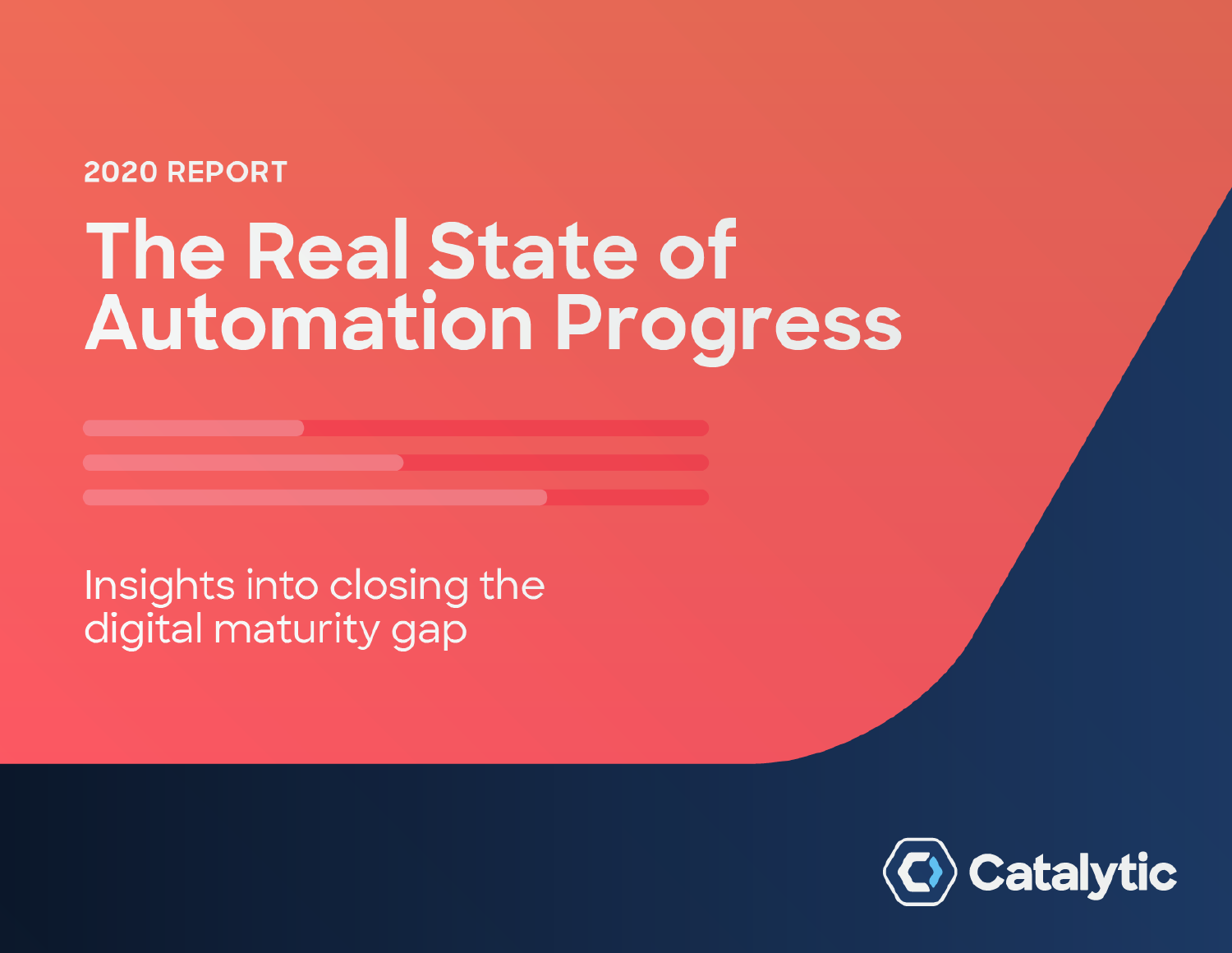## **Table of Contents**

### **[INTRODUCTION](#page-2-0)**

Companies Understand the Impact of Digital Transformation



**[SECTION 03](#page-15-0)** Siloed Automation Efforts Create Inertia



**[SECTION 01](#page-5-0)** Understanding Doesn't Lead to Implementation



**[SECTION 02](#page-9-0)** Scaling Automation Efforts Enterprise-wide



**[SECTION 04](#page-22-0)** Top Priorities Across Lines of Business



**[SECTION 05](#page-26-0)** Building an Action Plan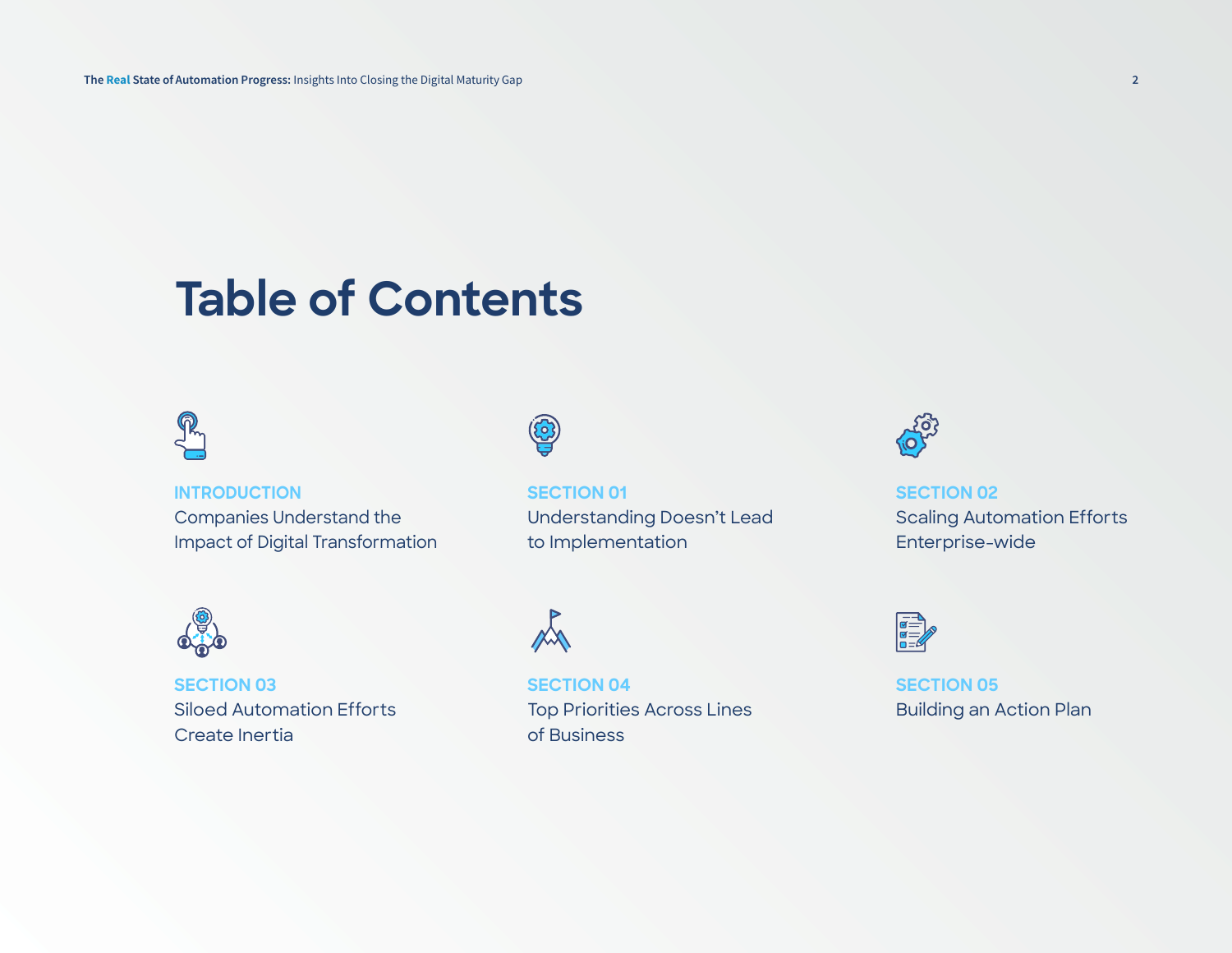<span id="page-2-0"></span>

# **Companies Understand the Impact of Digital Transformation**

Companies across industries understand that to remain competitive in today's digital landscape, digital transformation is more than just a recommendation it's a requirement.

To make digital transformation a reality, companies must automate processes that fuel operational efficiency as well as the achievement of both short- and long-term organizational goals. Business leaders are encouraged and excited by automation's potential to make jobs easier and more valuable, and [57%](https://www.mckinsey.com/business-functions/operations/our-insights/the-automation-imperative)  [of companies surveyed by McKinsey say they've begun piloting automation](https://www.mckinsey.com/business-functions/operations/our-insights/the-automation-imperative)  [processes.](https://www.mckinsey.com/business-functions/operations/our-insights/the-automation-imperative) But organizations face challenges to scale these efforts.

While automation efforts have become standard business practice for achieving meaningful transformation, there's less clarity about where these efforts stand.

Different businesses and stakeholders report different challenges in reaching automation maturity, from budgetary concerns to effective change management solutions. Without consensus, it's difficult for decision makers to identify a path forward.

But leaders aren't powerless against digital innovation stagnation. With the right tools, strategies and organizational structure, leaders can — if they haven't already — execute smooth digital evolution journeys that result in engaged workforces, company growth, higher market share and value, cost savings and a new competitive edge.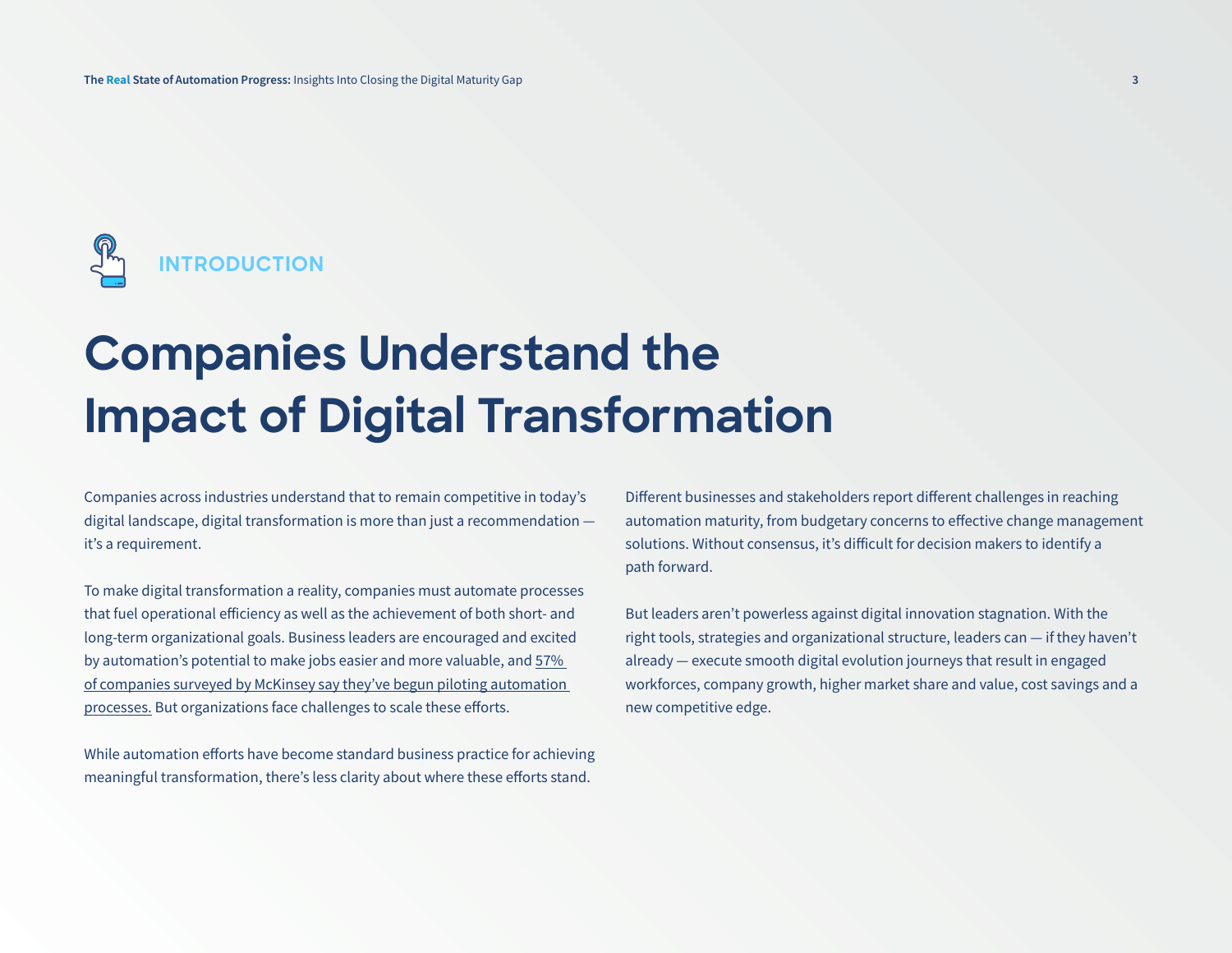# **Methodology**

To understand the state of digital transformation and the scaling of automation across enterprises, Catalytic conducted a cross-industry survey of 600 enterprise C-suite leaders\*, department directors and managers, including dedicated automation leaders.

## **Catalytic wanted to know**

#### **1**

Where do businesses see themselves compared to competitors in terms of maturity of automation efforts?

#### **2**

How equipped are companies — and specific departments — to take process automation to the next level?

#### **3**

Who is involved in making decisions about automation? Does this vary between departments/companies?

#### **4**

What's holding companies back from reaching automation maturity?

\* All respondents work at companies with more than 250 employees and belong to statistically notable cross-departmental subsets in automation & IT, finance, human resources, operations and procurement

#### **INSIGHT**

## **The big takeaway**

**While all departments see the potential in automation, organizations need to rethink roles and responsibilities.**

Most companies rely heavily on IT departments to drive automation without engaging managers and directors across other departments, limiting the scope of implementation and confining organizations to incremental — not transformational — change.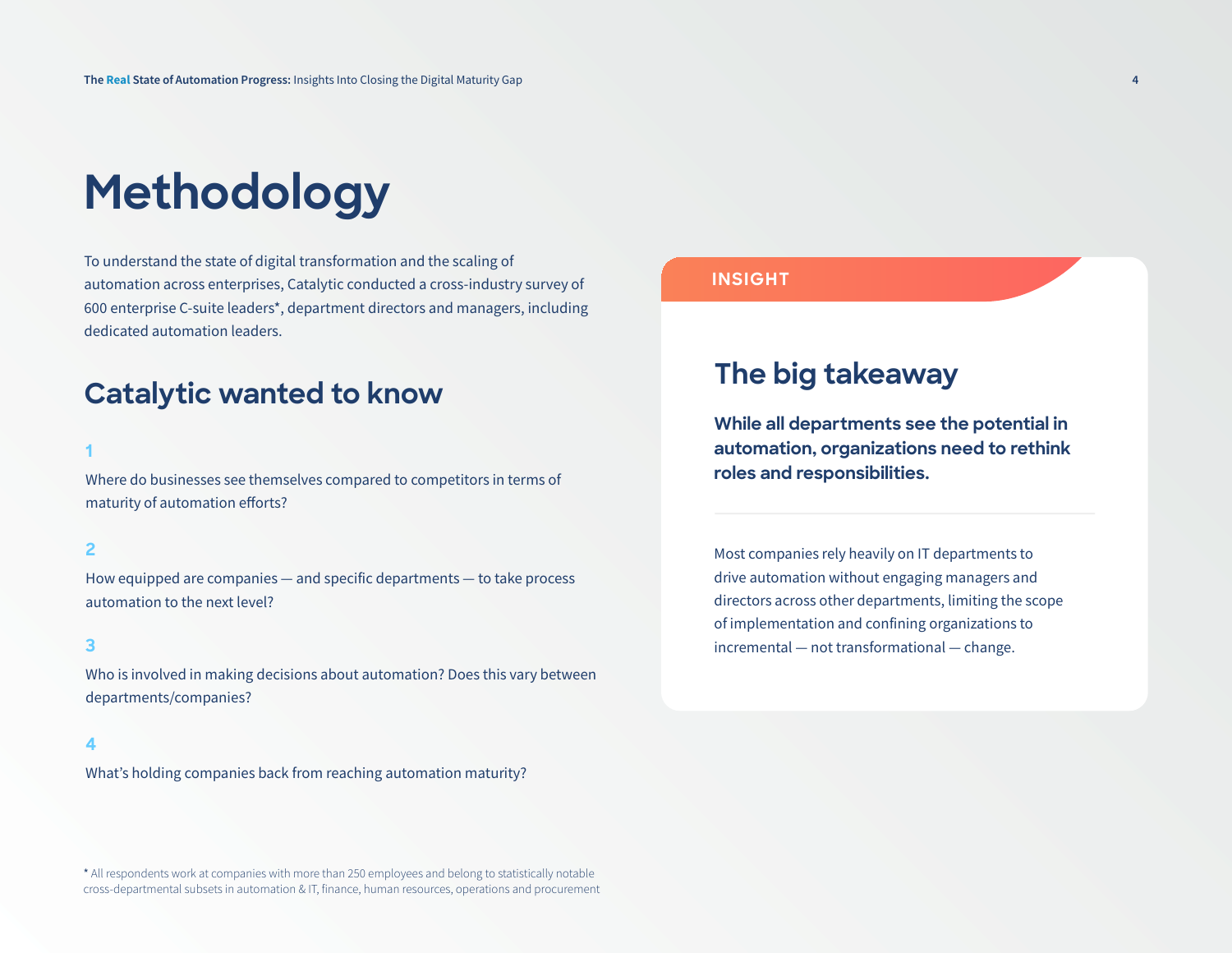# **Key Findings**

#### **Enterprise overreliance on centralized models for automation hinder them from reaching maturity.**

IT bottlenecks — the biggest enterprise challenge to reaching digital maturity — indicate a need to distribute automation efforts across organizations.

### **The workforce feels optimistic about the potential automation holds to make jobs easier.**

Most enterprises have put automation plans into action, but some of their deployment strategies create roadblocks and a lack of consensus.

### **While C-suite leaders feel optimistic about their organizations' automation progress, managers tell a different story.**

C-suite leaders rate the maturity of their organizations' automation as much farther along than their managerial counterparts, highlighting the need for more communication and collaboration across hierarchies.

### **Companies must reimagine the roles individuals play in the automation conversation.**

Automation leaders are prioritizing upskilling beyond IT to prepare for the workforce of the future — yet automation initiatives remain centralized, contributing to the lack of department-specific confidence in automation skills.

#### **INSIGHT**

## **Structure of automation initiatives:**

**Centralized:** Process is owned and implemented by a dedicated IT team.

**Distributed:** Responsibilities are distributed across departments and carried out by business users with IT providing centralized governance.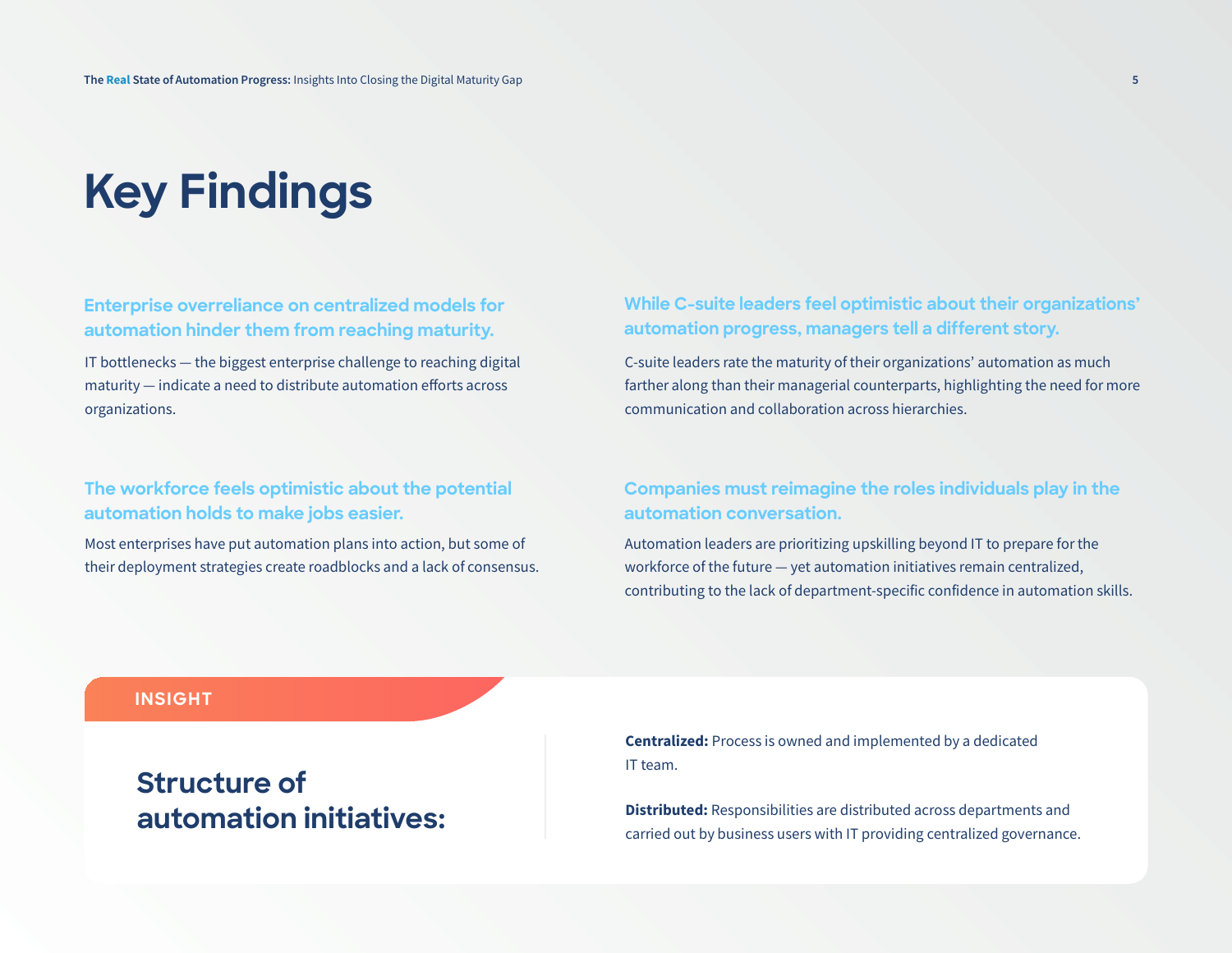<span id="page-5-0"></span>

# **Understanding Doesn't Lead to Implementation**

Automation is no longer a conversation that's held by the C-suite behind closed doors. Employees across roles are familiar with automation and are hopeful it can make their jobs easier. Access to meetings about the what, who and how of automation, however, remain dependent on factors like organization size and position within a company.

## **92%**

**of workers say they're familiar with the concept of automation**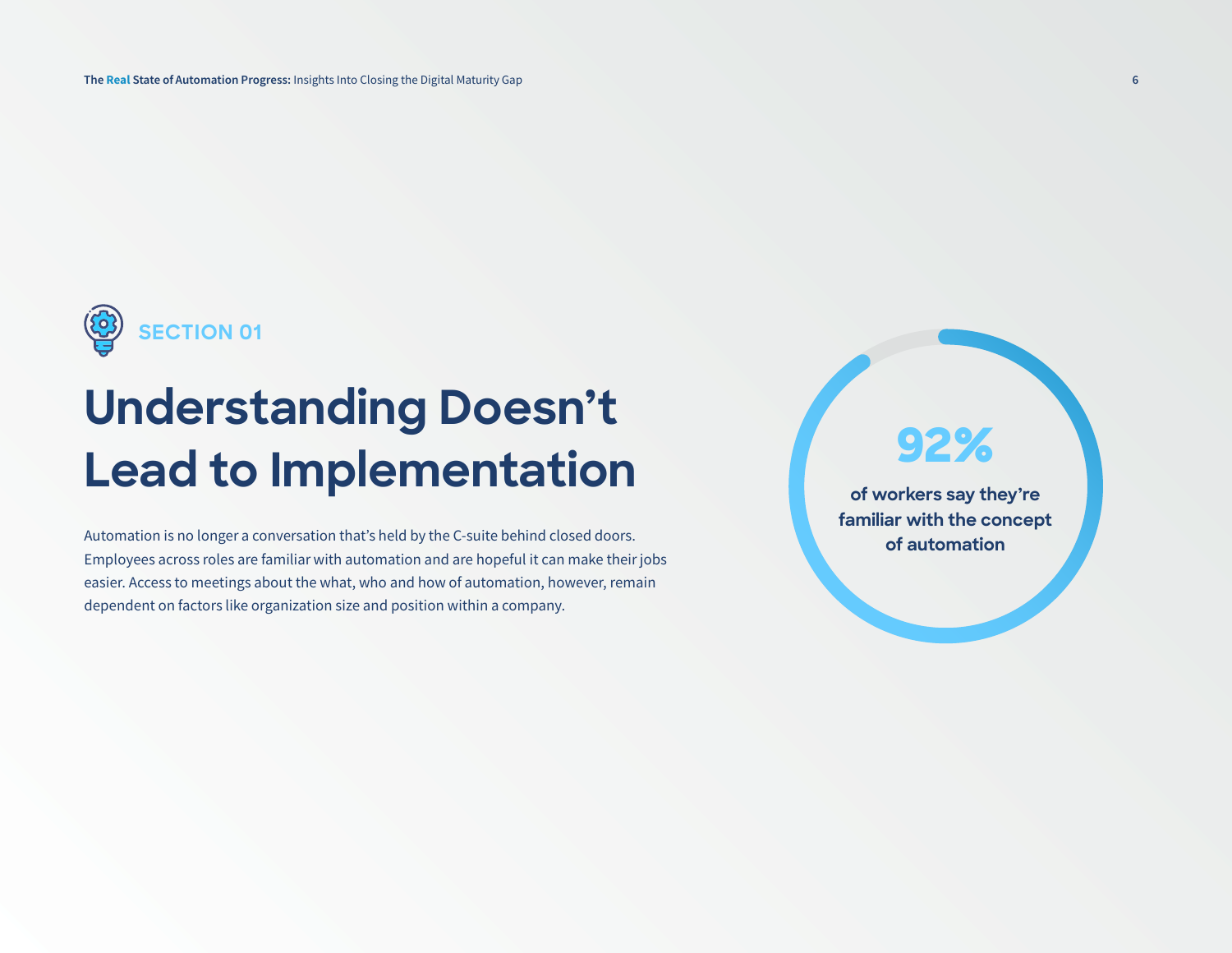## **Job positions have an impact on automation ownership**

The concept of process automation has taken hold for enterprise managers and above across enterprise departments. The degree of familiarity, however, is imbalanced across organizations. Familiarity increases as you ascend the corporate ladder — particularly those who say they're extremely familiar.

66

Only 41% of managers say they are extremely influential in decision making.

**Degree of familiarity with process automation overall Positions extremely familiar with process automation**



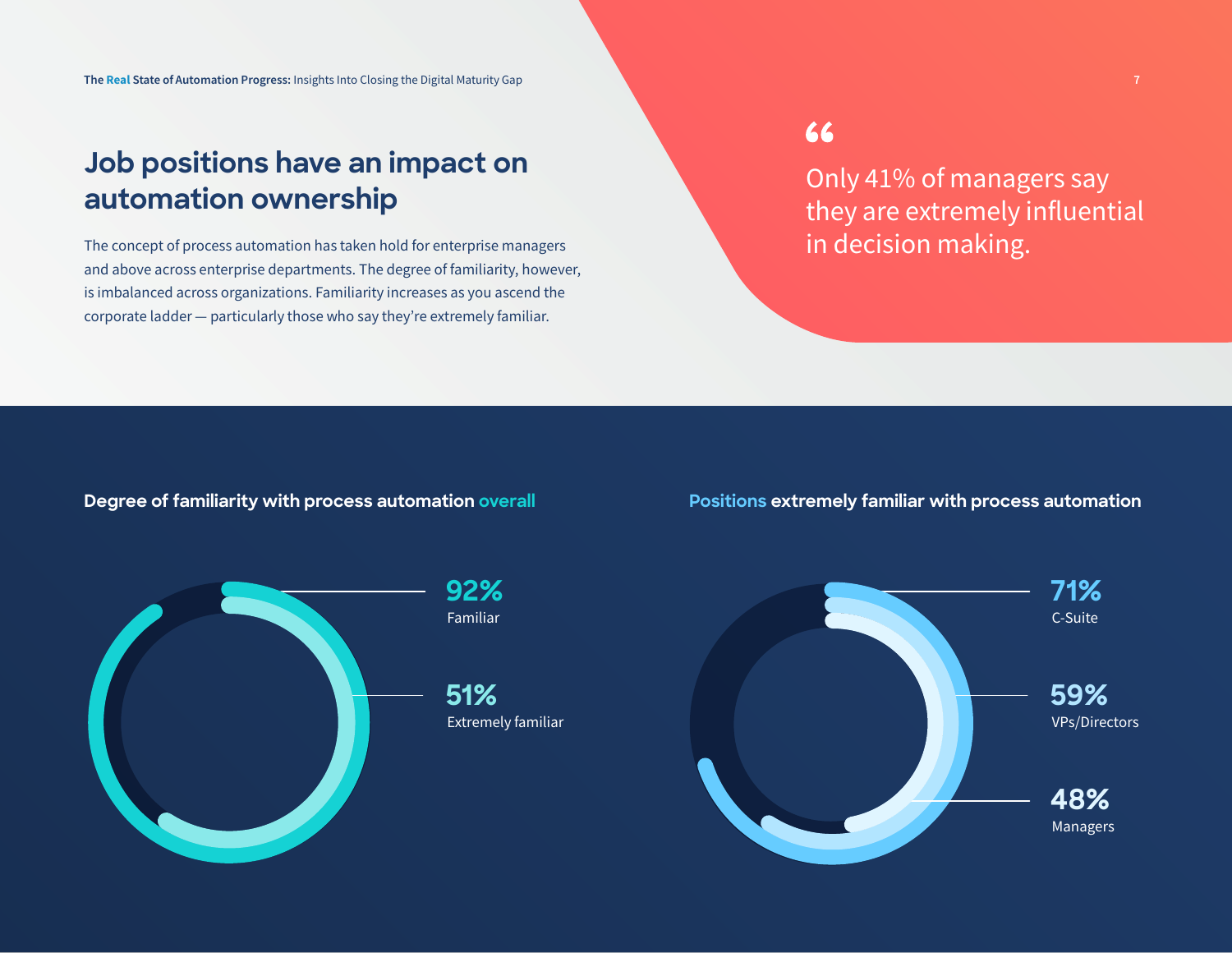The conversation looks a little different when we go a step beyond awareness. The notable majority of managers and higher-ups cross-departmentally (89%) say they're plugged into process automation decision making at their enterprise. Again, participation in decision making increases as employees move up in ranks.

But just being a part of the conversation doesn't necessarily lead to holding authority when it comes down to purchasing a new tool or building an implementation strategy. Only 41% of managers say they are extremely influential in decision making, meaning there could be more room to involve frontline employees in decision making and implementation — whether that's through introducing a low-code platform that allows business users to automate their own departmental processes, or bringing in frontline employees to scope out automation projects.



**Positions plugged into process automation**

#### **INSIGHT**

## **Organization size determines who's automating**

As expected, managers at smaller organizations are more likely to deal with automation decisions directly than those at larger firms.

### **Managers who are plugged into automation conversations**

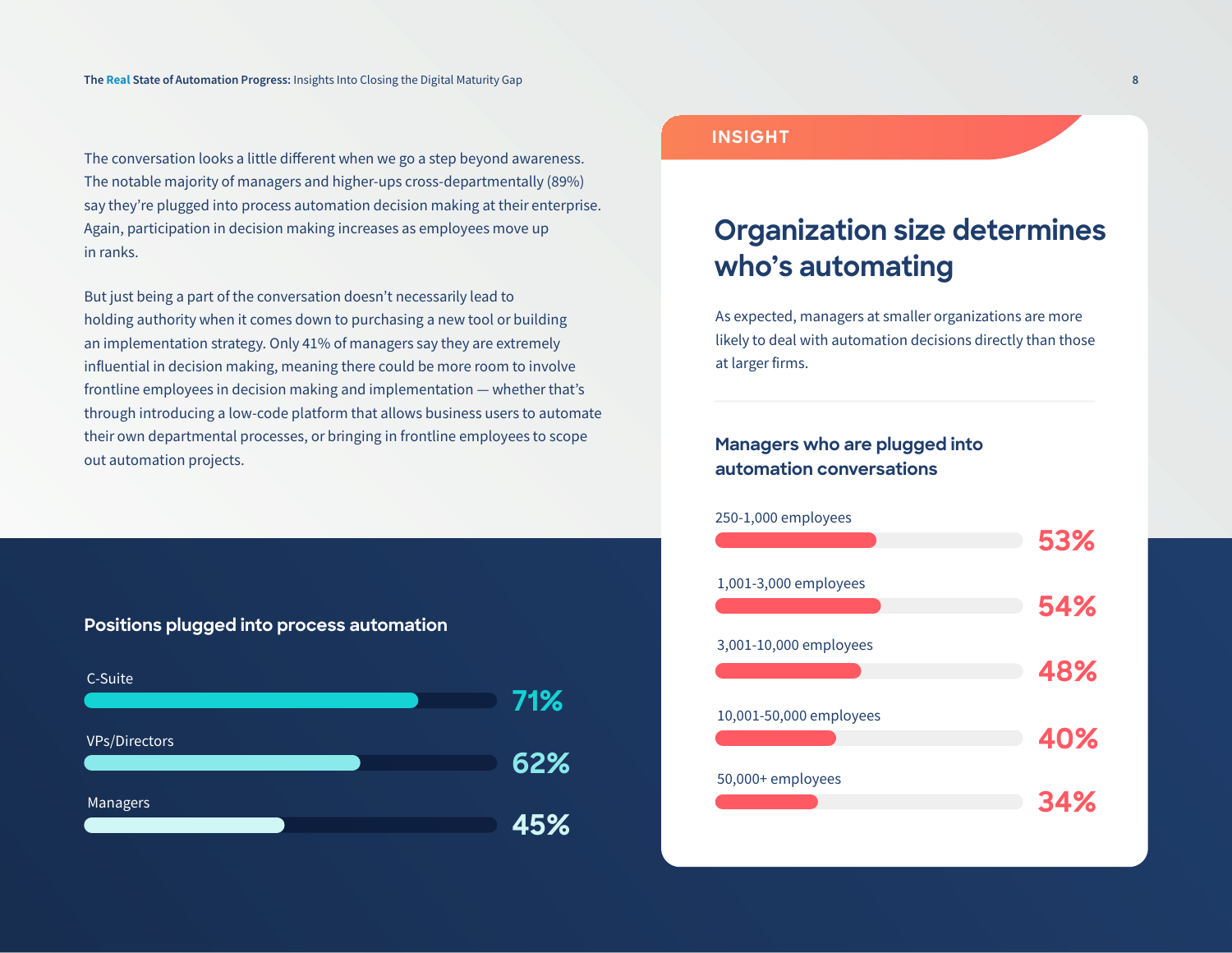## **The workforce is ready to automate — and get involved**

Despite frequent articles pining about the ways automation tools will result in major layoffs, workers' views have evolved to identify the potential for new technology to support rather than replace a workforce. The vast majority of respondents are optimistic automation will make their jobs easier (93%).

Employees who aren't as sure about automation's potential tend to know less about what it entails. The more familiar people are with automation, the more they see its potential to make their jobs easier. That means the more enterprises work to educate their frontline about key concepts and benefits of automation, the more optimistic they'll become about its potential – and the less worried they'll be about it taking their jobs.

## 66

51% of all respondents think automation will make their jobs significantly easier.

**Employee familiarity with automation drives optimism about its benefits**



#### Optimism when mostly familiar with automation

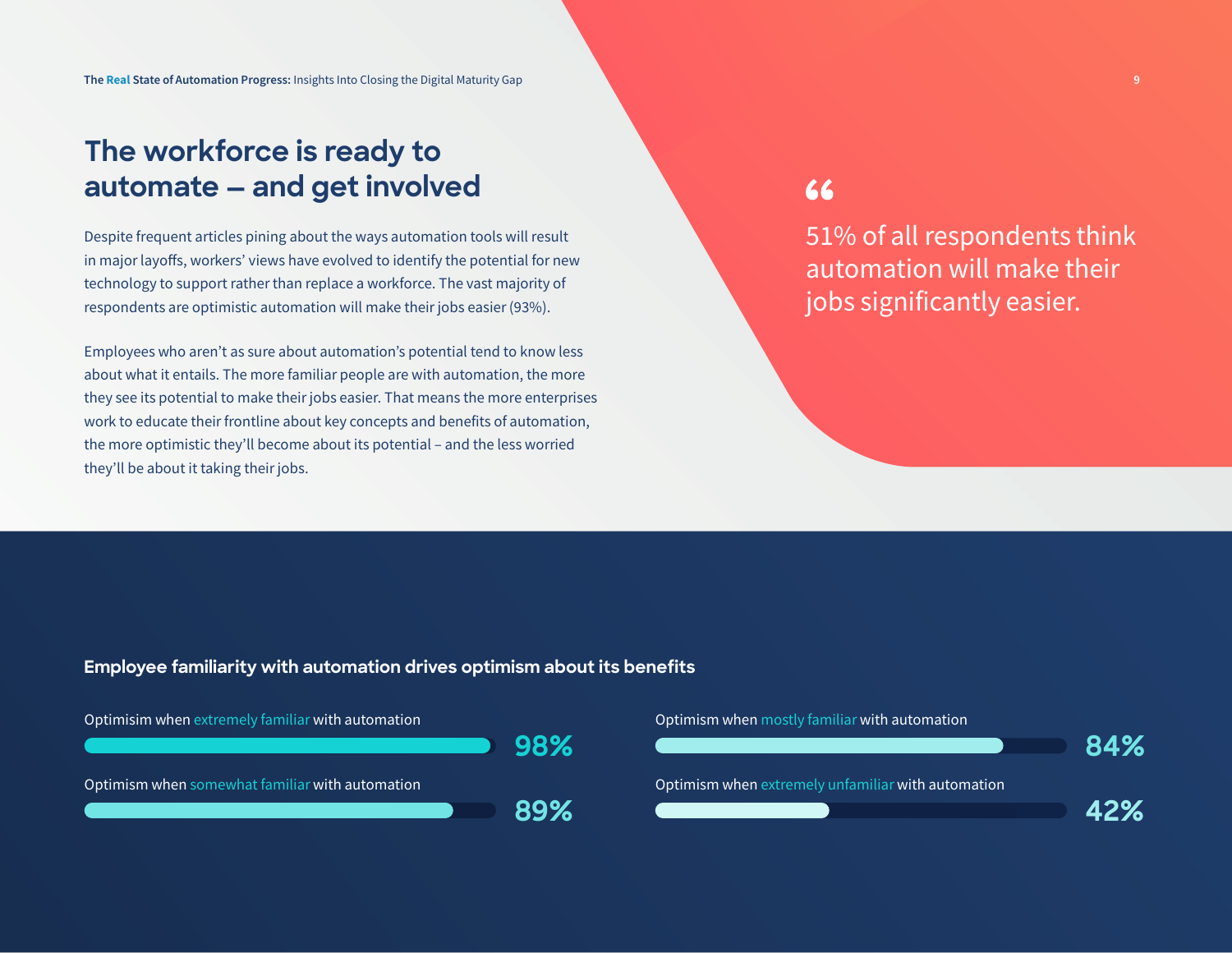<span id="page-9-0"></span>

# **Scaling Automation Efforts Enterprise-wide**

Although most companies successfully pioneer pilot projects and roll out grand plans for digital transformation, many leaders see projects fall apart when they move to scale at the enterprise level. Perceptions about the organization's progress paint a rosier picture than reality, but some leaders are genuinely breaking through the walls — often due to key differentiators such as company size and the structure of automation efforts.

## **21%**

**of C-suite respondents characterize automation efforts as "Pro"**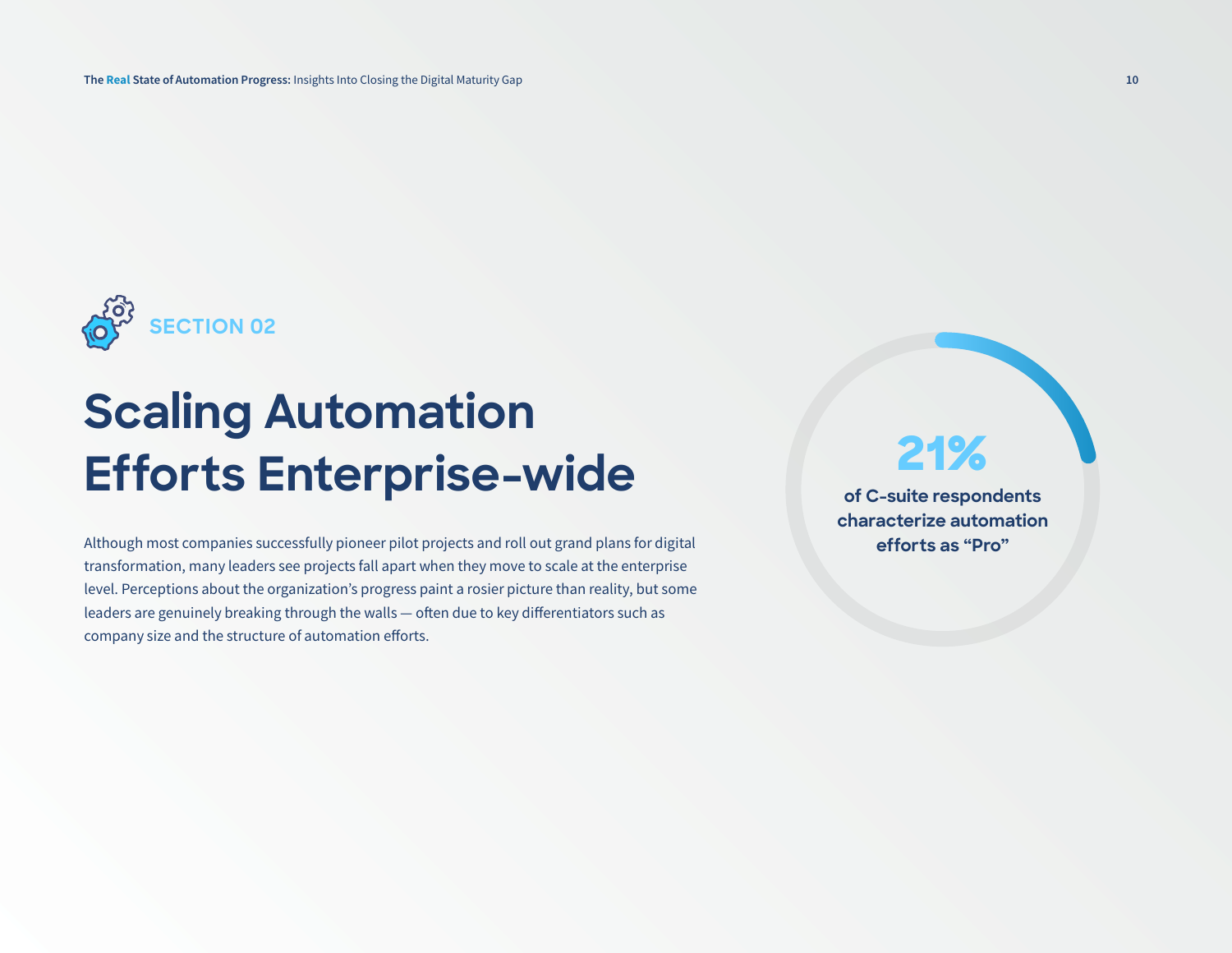## **A rosy view from the top**

It's important for automation initiatives to come from the top. But even though C-suite leaders make the aspirational decisions about automation, they aren't involved with the day-to-day, frontline challenges of implementing change.

Only 9% of enterprise leaders we surveyed characterized their companies automation efforts as being at the "Pro" level or agreed that, "Automation solutions are optimally deployed and configured organization-wide, working seamlessly with humans to drive peak value." So, while a majority of leaders (79%) feel confident enough in their enterprise's automation efforts to

**Enterprise leaders' (managers+) characterization of automation efforts**



characterize them as either "Intermediate" (pilots underway) or "Advanced" (scaling up organization-wide), there is still work to be done across the board to level up these efforts.

#### **INSIGHT**

## **Top challenges to advancing automation initiatives**

**1** 

**IT bottlenecks/delivery timeframes**

**2** 

**Reliance on legacy technology**

**3**

**Budgetary restrictions**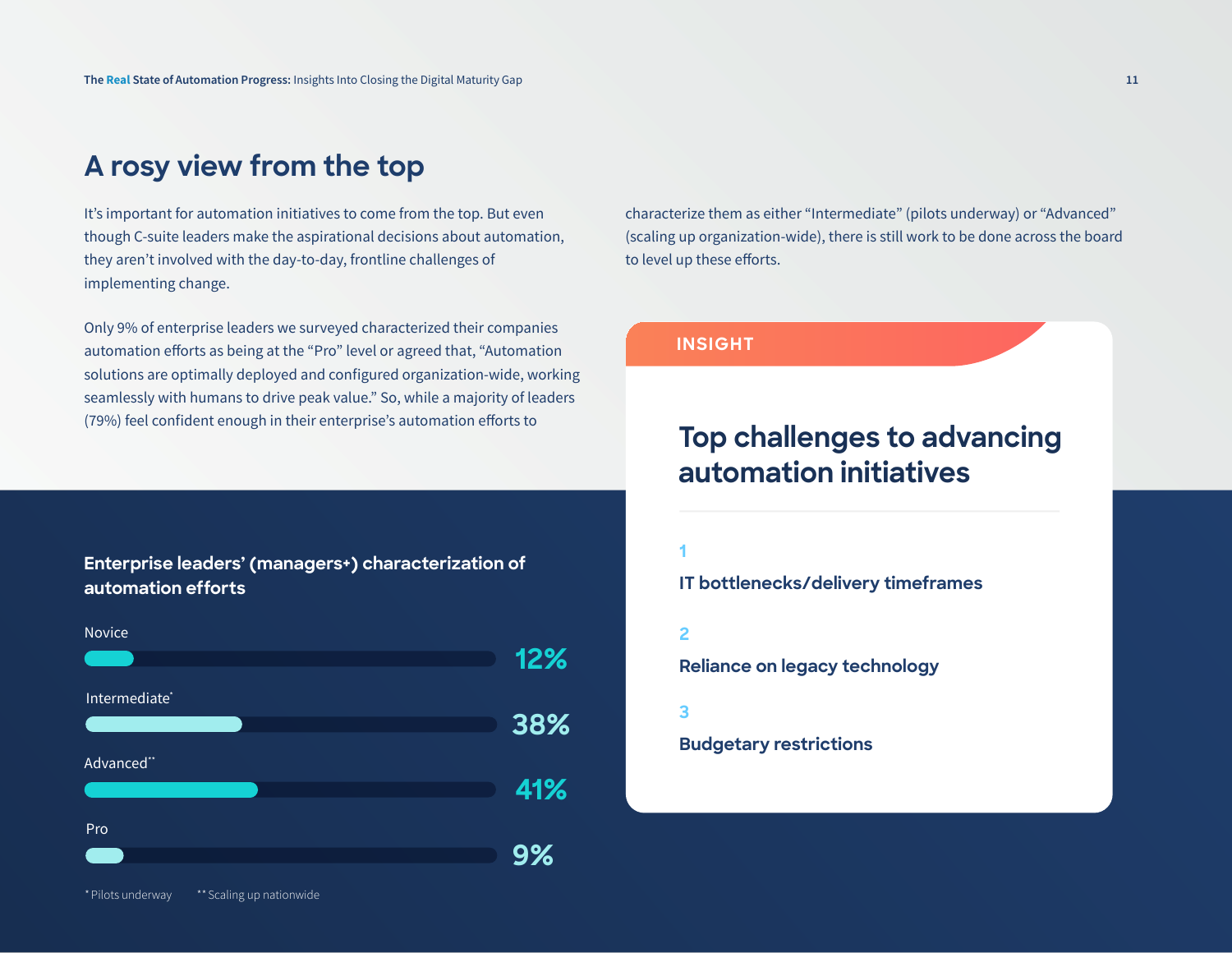The C-suite is much more likely than managers to characterize automation efforts as "Pro," indicating that perhaps their view from the top is a little clouded and aspirational, and once you get to the ground level — where most managers do their jobs — you see a less rosy picture because you're faced with the frontline challenges of practically realizing a process automation vision. This means that even when companies introduce new costly automation technology, it's not always integrated in a meaningful way.

Similar to the C-suite, a company's automation and IT leaders — groups at the forefront of decision making — feel satisfied with their efforts. Perhaps because they're rating their own work, automation managers tend to rank their companies' maturity with regard to tech/automation more highly than respondents overall.

## 66

When companies introduce new costly automation technology, it's not always integrated in a meaningful way.

#### **Automation maturity rating: "Pro"**



#### **Automation maturity rating: "Ahead of peers"**

#### IT/automation managers

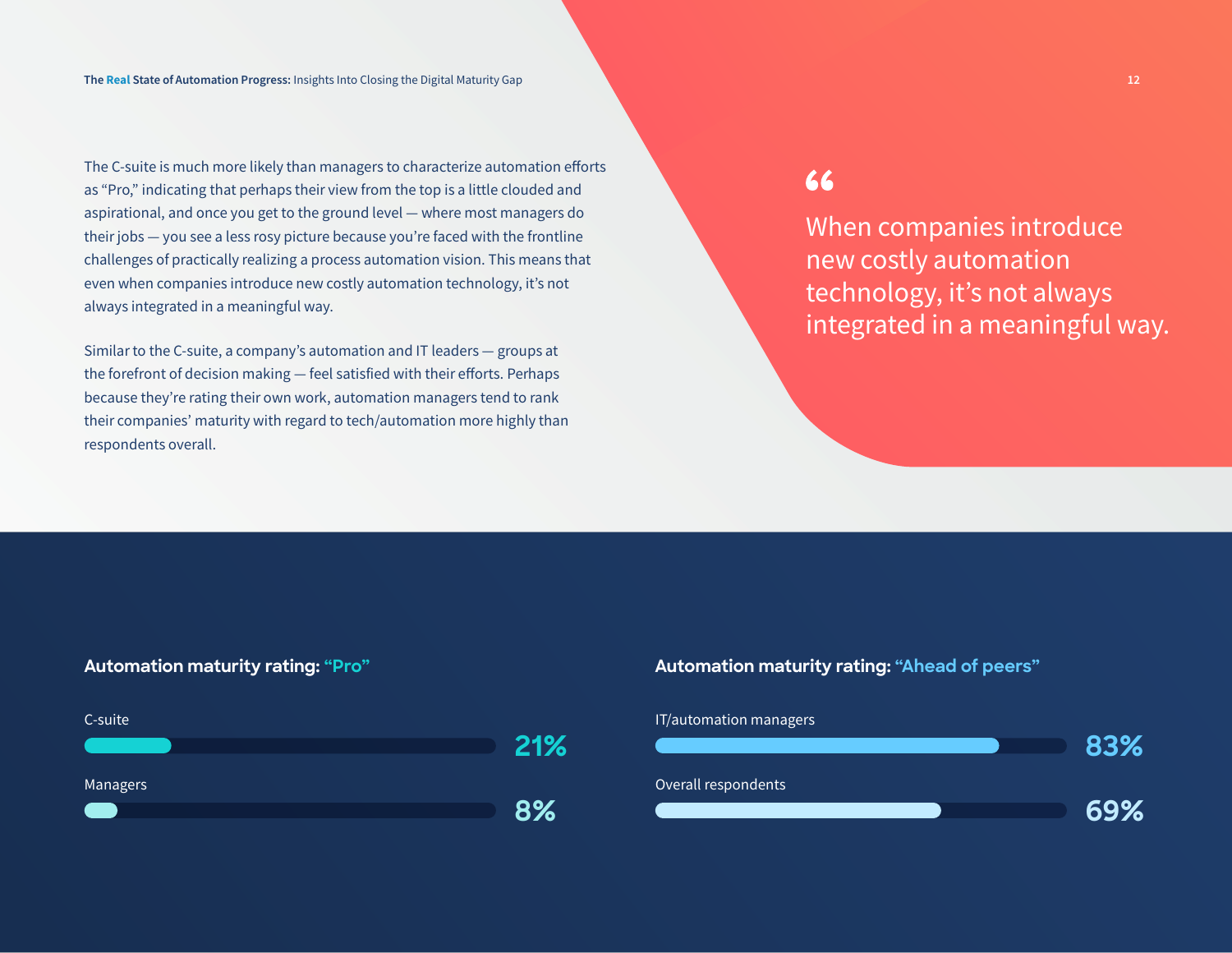## **Are smaller organizations ahead of the curve on new tech adoption?**

They think so. Leaders at smaller organizations are more likely to rank their organizations as significantly ahead of industry peers in terms of adopting new tech. Small companies' belief that they are ahead of the curve could indicate that they see automation as a strategy for achieving competitive advantage against larger peers. Managers at small companies are more likely to deal with automation decisions directly than those at larger firms, implying there's more cross-company involvement — and since there are fewer processes to automate, less data and fewer tools to integrate, agile digital transformation may simply be easier in small organizations.

## 66

Managers at small companies are more likely to deal with automation decisions directly than those at larger firms.

**Employee belief that their organization is significantly ahead in new tech adoption based on number of employees**



## 10,001-50,000 employees

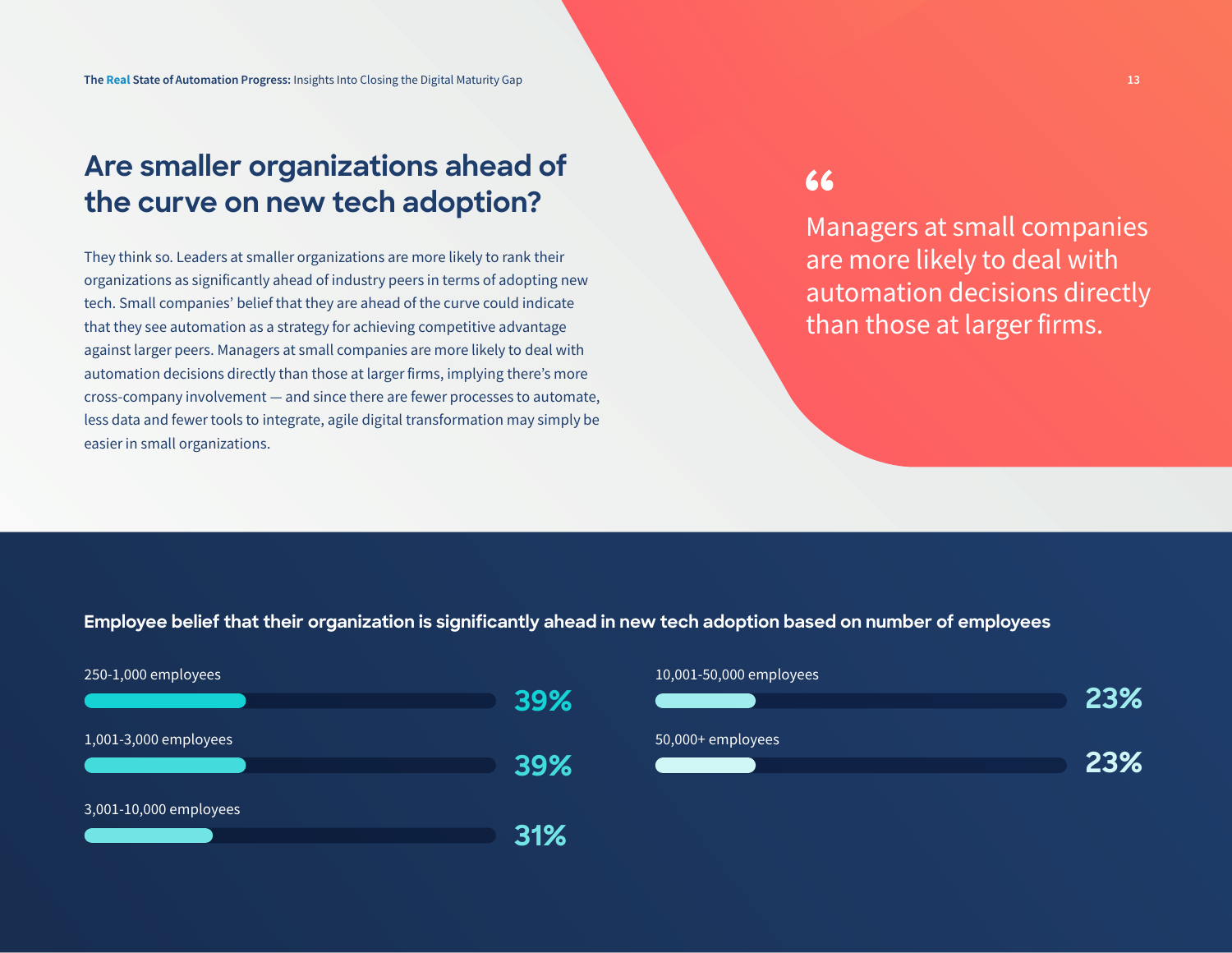## **Unique approaches to automation can make all the difference**

The vast majority of organizations surveyed take a centralized approach to automation. Decisions and the implementation of automation are owned by a single dedicated team — generally a combination of IT and C-suite leaders. It's much less common for organizations to distribute efforts across departments and teams.

But companies taking a distributed approach feel more confident with their automation approach. Organizations with distributed implementation strategies to automation were most likely to consider their automation efforts as significantly ahead of industry peers.

## 66

Companies taking a distributed approach feel more confident with their automation approach.

#### **Structure of automation efforts**



**Employee confidence in their organization being significantly ahead of its peers based on structure of automation efforts**

#### Confidence in being ahead when centralized

|                                            | <b>BB%</b> |
|--------------------------------------------|------------|
| Confidence in being ahead when distributed |            |
|                                            | 44%        |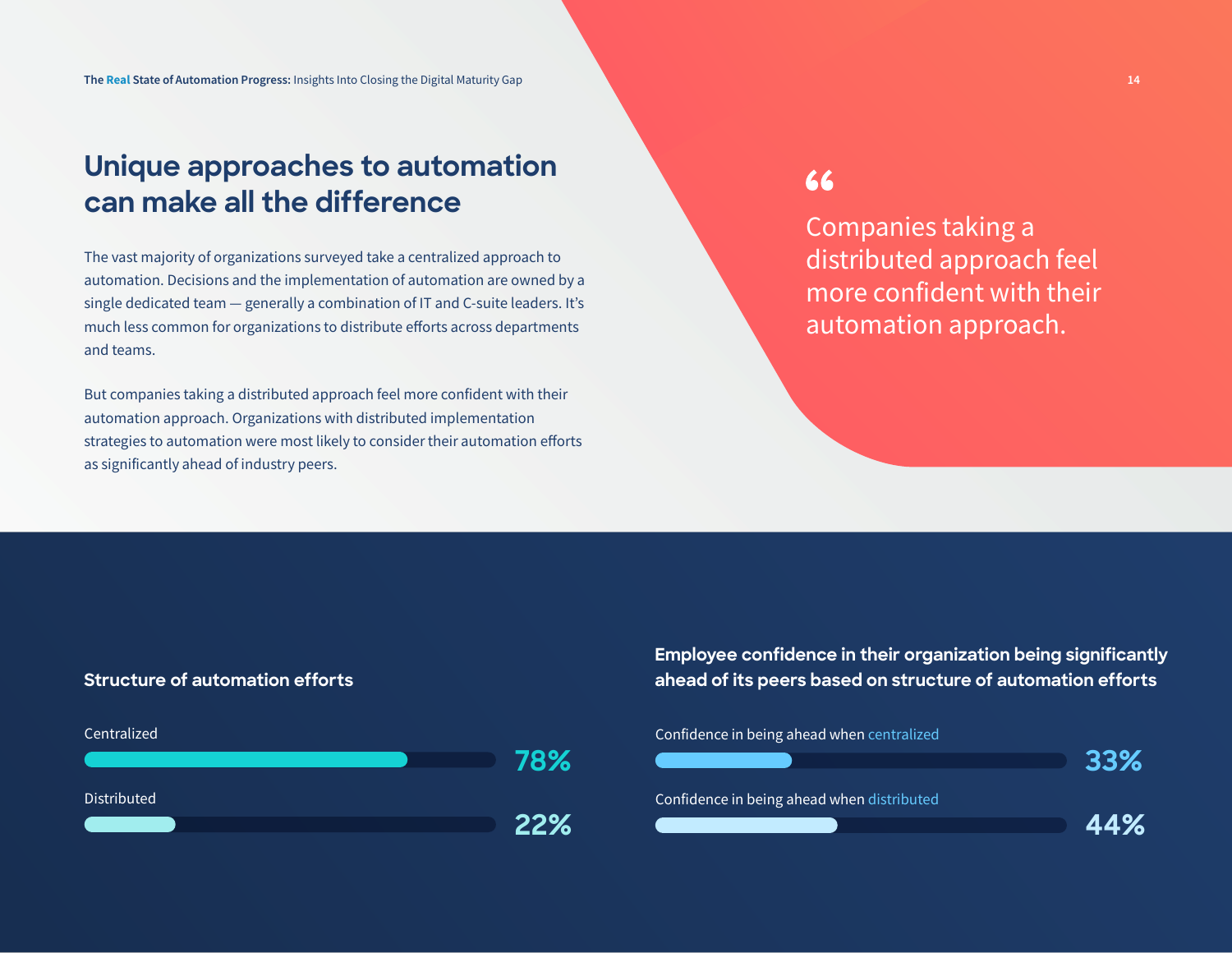Most automation leaders (69%) say automation and digital transformation initiatives have delivered a higher ROI than expected, regardless of how their companies opt to structure the journey. But those who use a distributed approach to automation are more likely to perceive the ROI as much higher than expected. This approach may lead to better reported outcomes because

the distribution of ownership for process automation across an organization mitigates problems related to IT bottlenecks and a lack of confidence across departments, in addition to allowing for a more efficient and organic transformation process.

**Percentage of automation leaders who rate ROI of automation as much higher than expected based on structure of automation efforts**



#### **INSIGHT**

## FORRESTER

Research from Forrester's Q2 2019 Global Robotic Process Automation Services report

## 66

**Sustainable governance also requires a broad view of automation. This includes a cross-business and cross-technology operating model with clear accountability and governance that embraces RPA as well as more intelligent forms of automation. More than 90% of those implementing RPA have yet to achieve this level of enlightened governance.**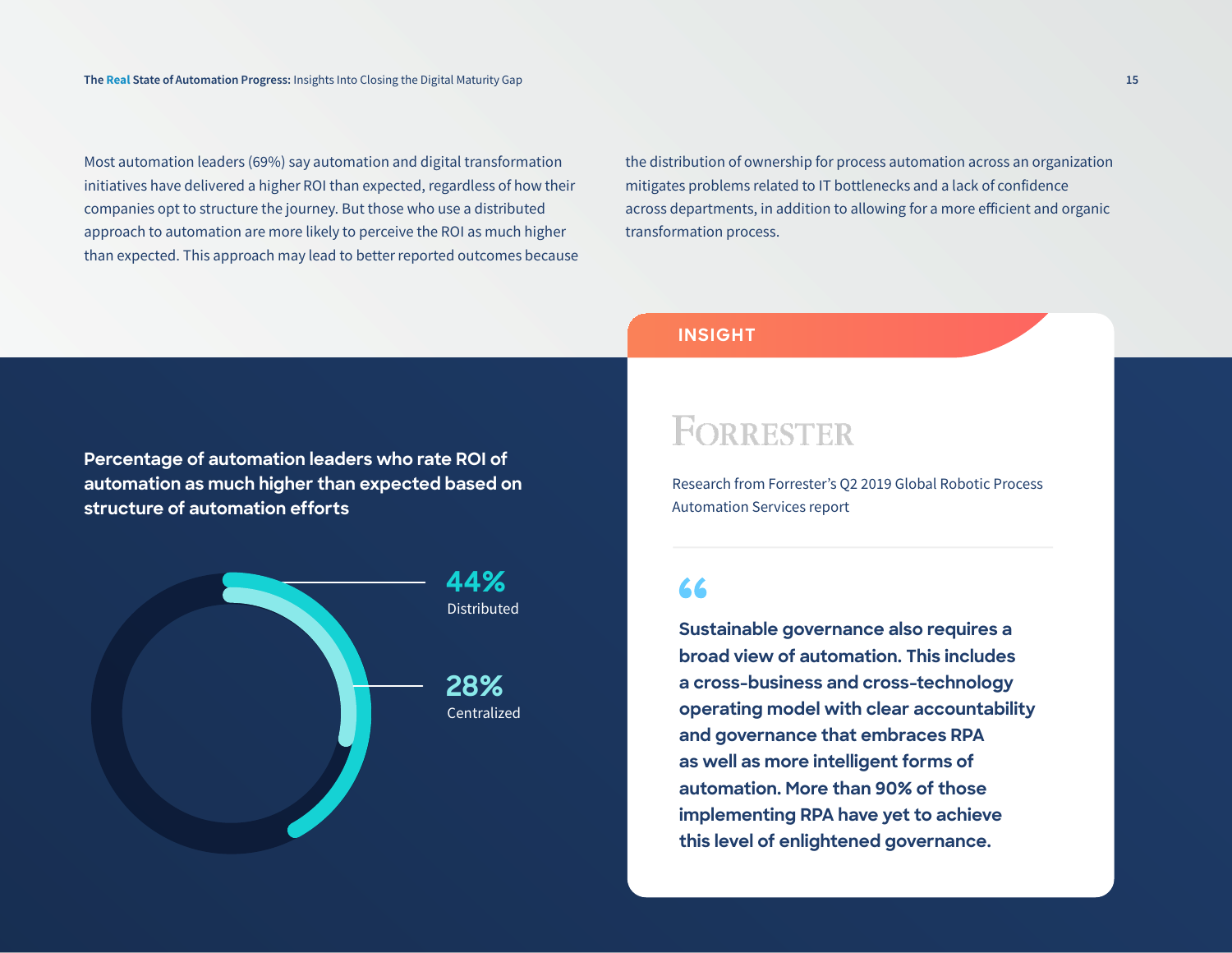<span id="page-15-0"></span>

# **Siloed Automation Efforts Create Inertia**

One main differentiator between organizations with sophisticated automated processes and those struggling to get past the starting line is the extent to which workplaces feel they have alignment across departments. When people feel they're on different pages than leadership or other teams, it's challenging to overcome core issues that plague any digital transformation initiative. With more team members involved, breaking down barriers becomes a possibility and so does digital maturity.

## **Fewer than 1/3**

**say their department is extremely skilled at handling automation**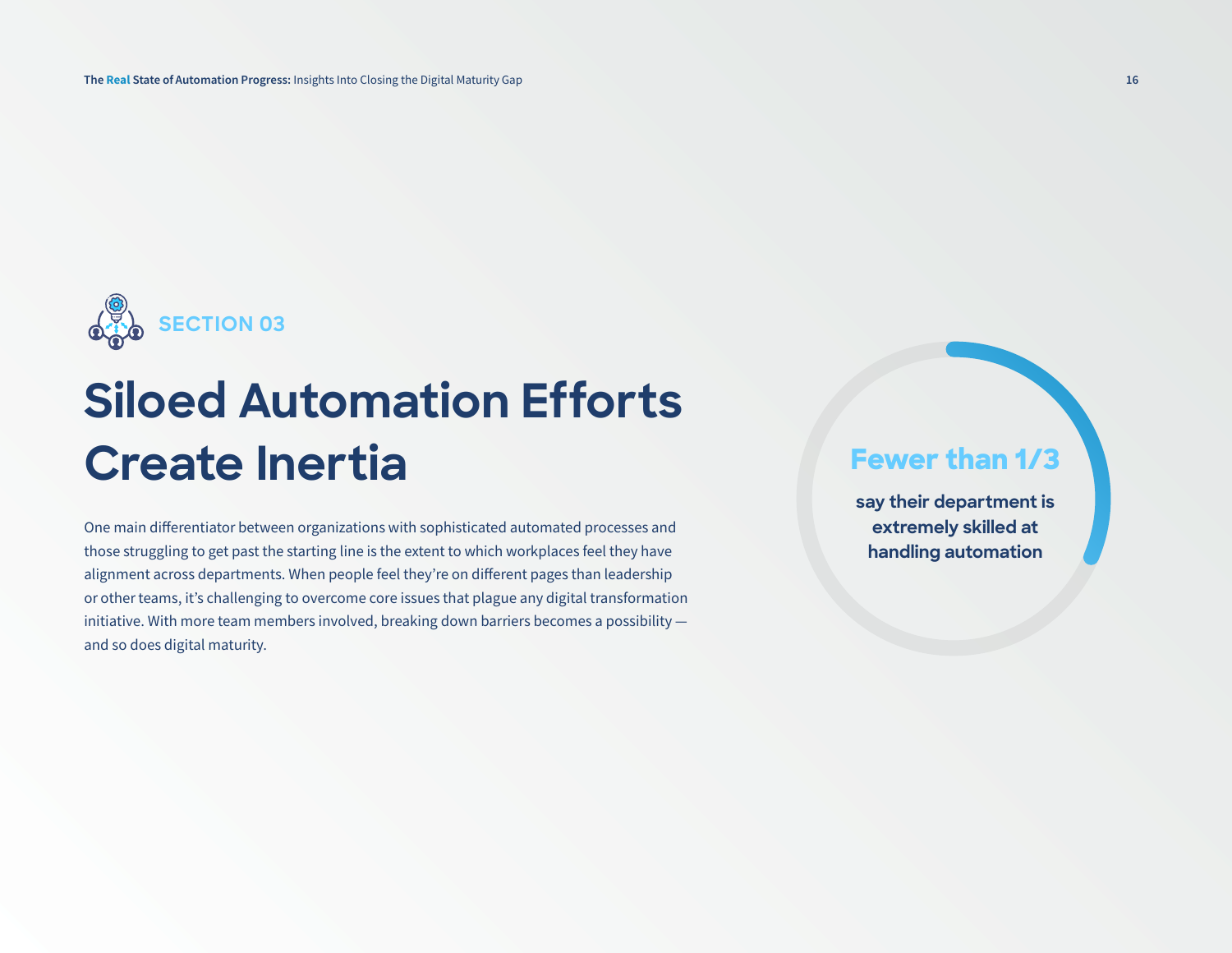## **Teams don't know where to go next**

Within organizations, there's a lack of consensus about how to take automation efforts to the next level. This is true across departments and roles. Fewer than one-third of respondents characterize their department's staff as "extremely skilled" when it comes to "seamlessly adopting automationdriven solutions."

66

Most department leaders do not feel their department is optimally skilled to handle its implementation.

**Employee confidence in their skills in automation**

**Upper level confidence in employees being extremely skilled in automation**



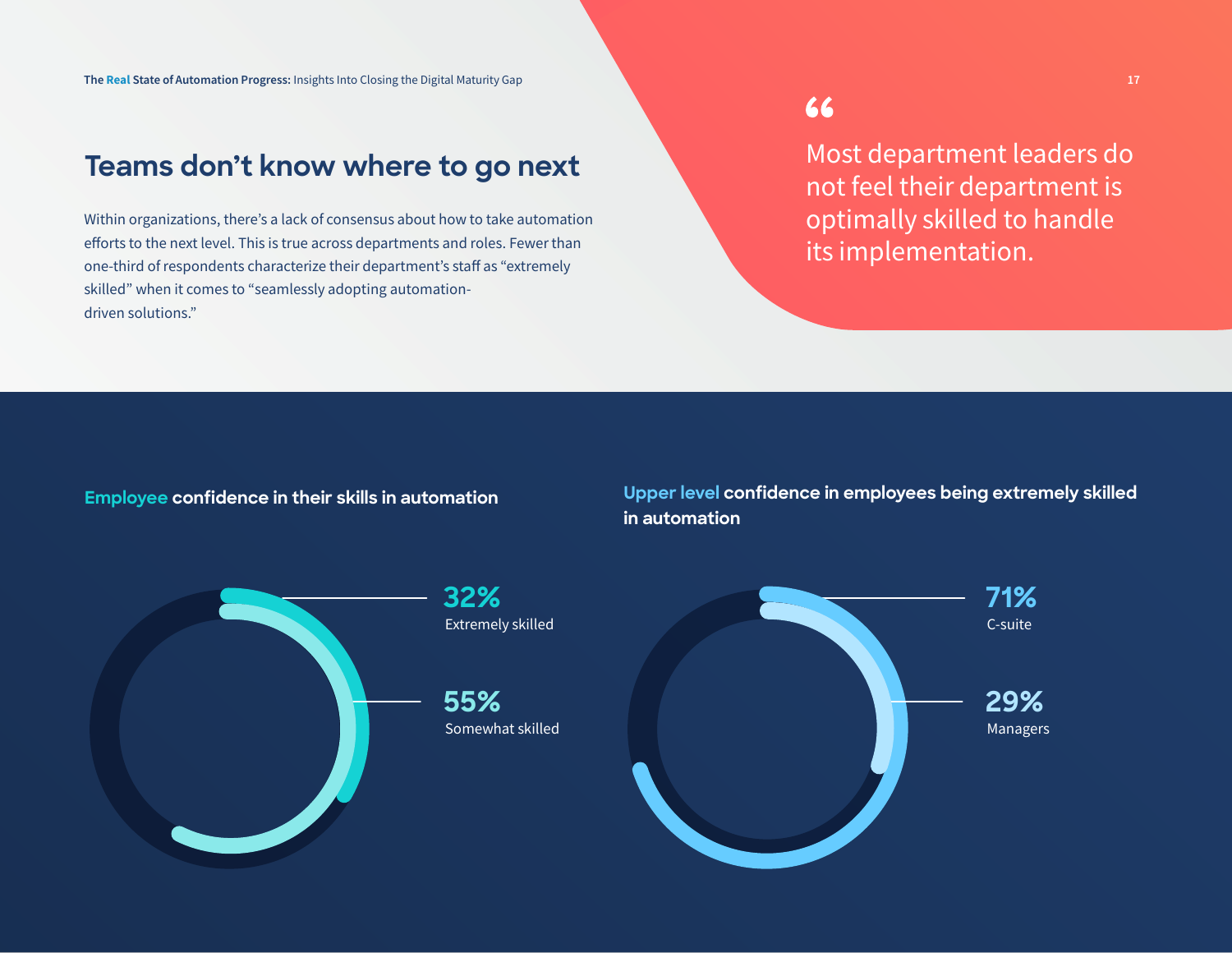## **The tech disconnect**

IT teams are very confident their department has the expertise to achieve the company's automation goals (96%). Others aren't so sure. The vast majority of enterprise leaders from each of the five departments we surveyed are optimistic that automation has the potential to make their jobs easier. But with the exception of IT, most department leaders do not feel their department is optimally skilled to handle its implementation.

This could be because today's most commonly used platforms are accessible only to developers, leading to long backlogs for automation requests that prevent meaningful outcomes.

**Optimism about automation making jobs easier**



**Feel their department has skills to seamlessly adopt automation tools**

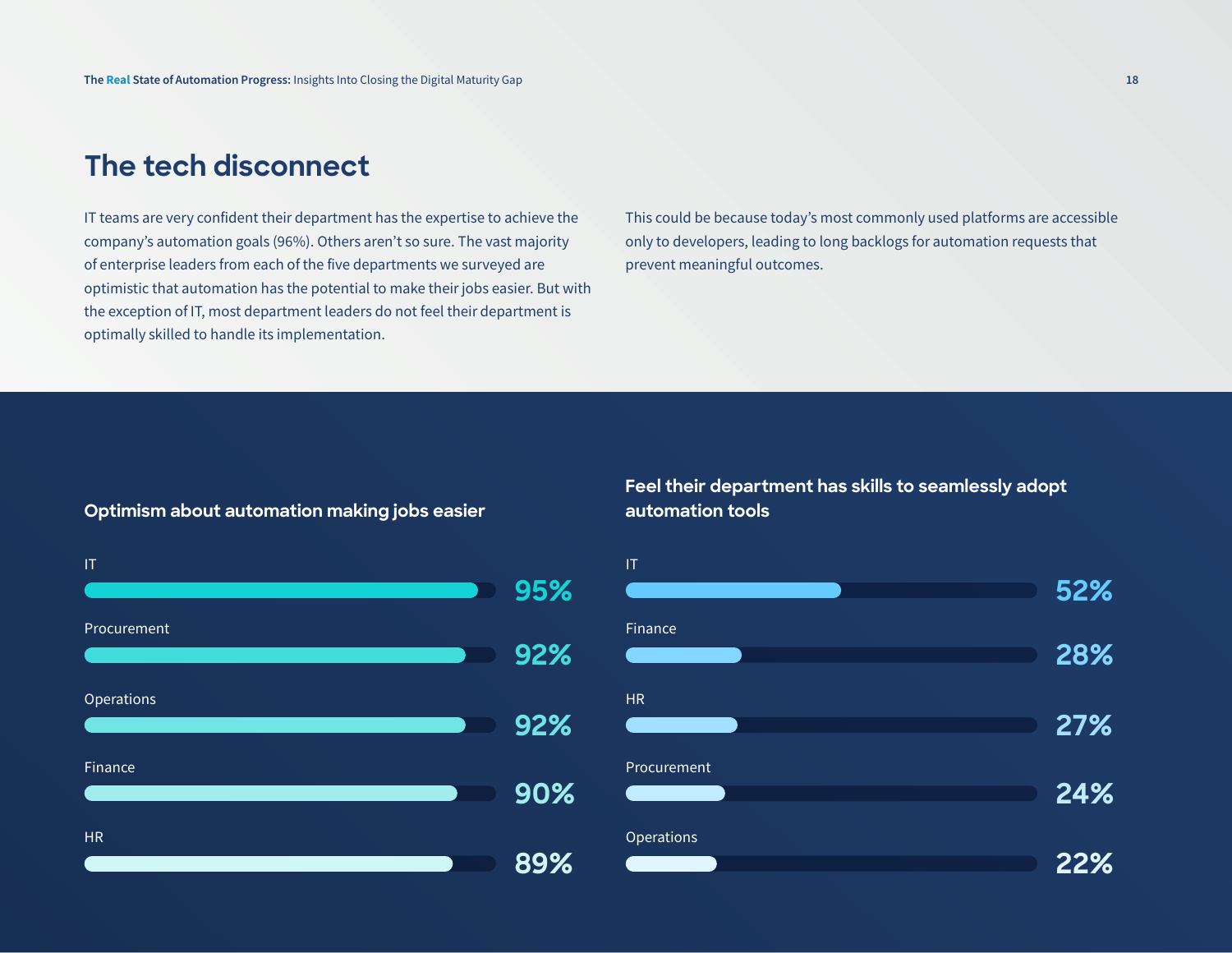But at the same time, IT isn't blind to the challenges of automation. IT perceives major challenges and is more likely than any other department to rate challenges to automation as "extreme."

More specifically: For each of the 8 challenges our survey asked about, IT gave the highest percentage of "extreme challenge" responses, usually by 10 percentage points or more. In a noteworthy example, 47% of IT respondents rated IT bottlenecks/delivery timeframes an extreme challenge. That's 22 percentage points higher than the departments with the next highest share of extreme responses — procurement and operations.

Just over 50% of IT respondents feel their department has the skills needed to seamlessly implement automation. Even when the awareness and confidence is there, the IT bottleneck comes into play. As automation efforts scale, the traditional responsibilities of IT personnel are becoming outdated. Teams no longer have the capacity to simultaneously maintain day-to-day business processes and implement hundreds of individual automation workflows.

Expecting a small IT team to perfect automation solutions for departments they're not part of lends itself to frequent mistakes and lack of buy-in from specific departments.

**IT — the department most likely to rank bottleneck/delivery timeframes as an extreme challenge**



**50%**

**of IT respondents feel their department has the skills needed to seamlessly implement automation**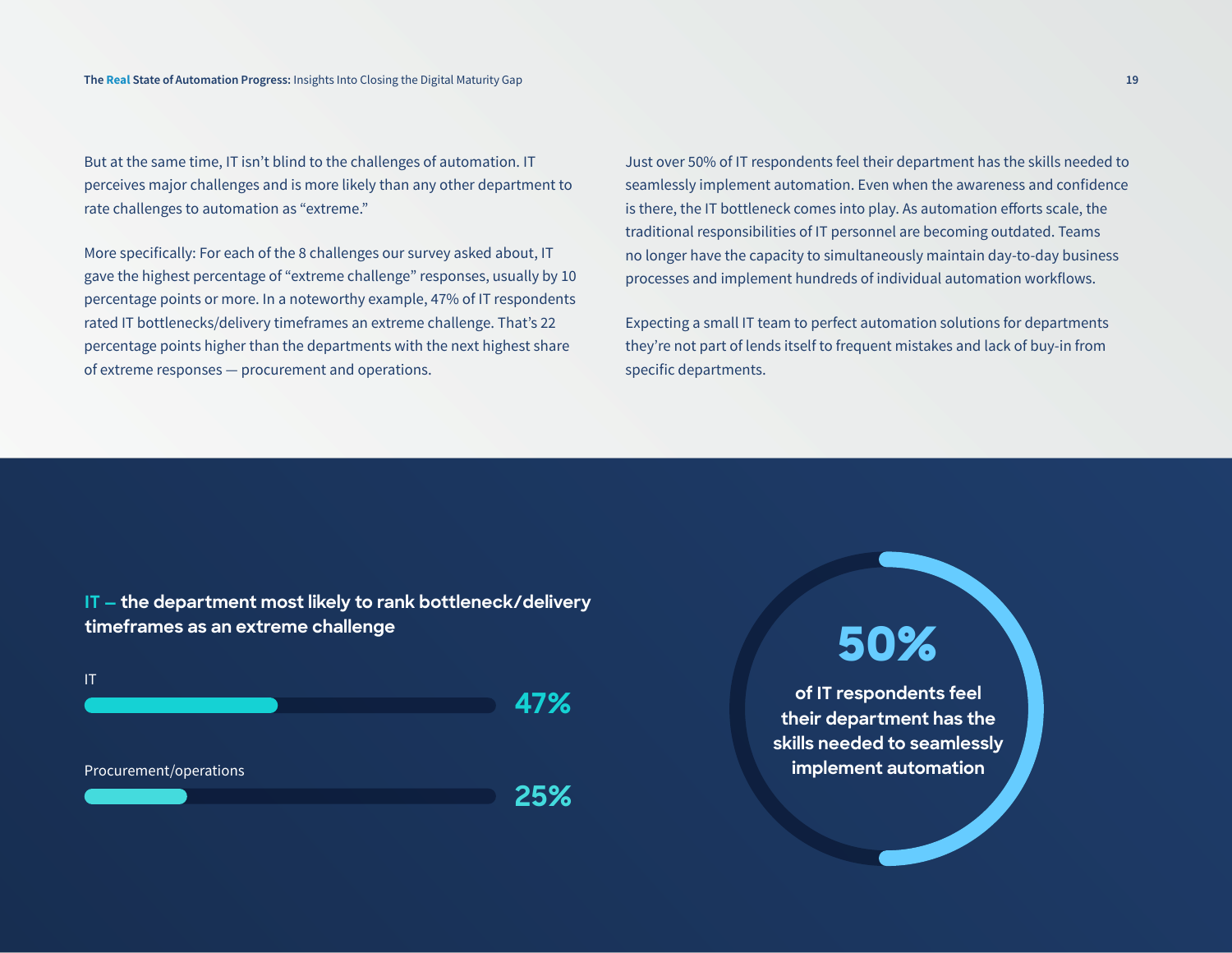## **Responding to IT's challenges**

Achieving a fully scaled automation plan — in which all employees feel their time is spent producing valuable work instead of completing routine office work won't be possible without rethinking roles within your organization. Enterprises must prioritize tapping into other parts of their businesses and enabling endusers outside of IT to create their own solutions. Positioning managers to identify and implement automation solutions that work for their teams solves this disconnect and helps IT focus on different components of their jobs.

Most companies use a combination of internal developers, external consultants and business users to automate. In addition to helping keep costs predictable and contained by eliminating consultant fees, etc., keeping digital transformation efforts in-house as opposed to exporting work to third parties is crucial, as external consultants skyrocket costs through consulting fees, etc., and lack a holistic understanding of your team and the proper solutions.

**Automation leaders who prioritize upskilling employees outside of IT to prepare their workforce for automation**

**61%**

#### **INSIGHT**

## **Business users accelerate automation**

**Respondents who agree companies are significantly ahead when over 40% of processes are automated by business users**

**58%**

**Respondents who agree companies are significantly ahead when under 40% of processes are automated by business users**

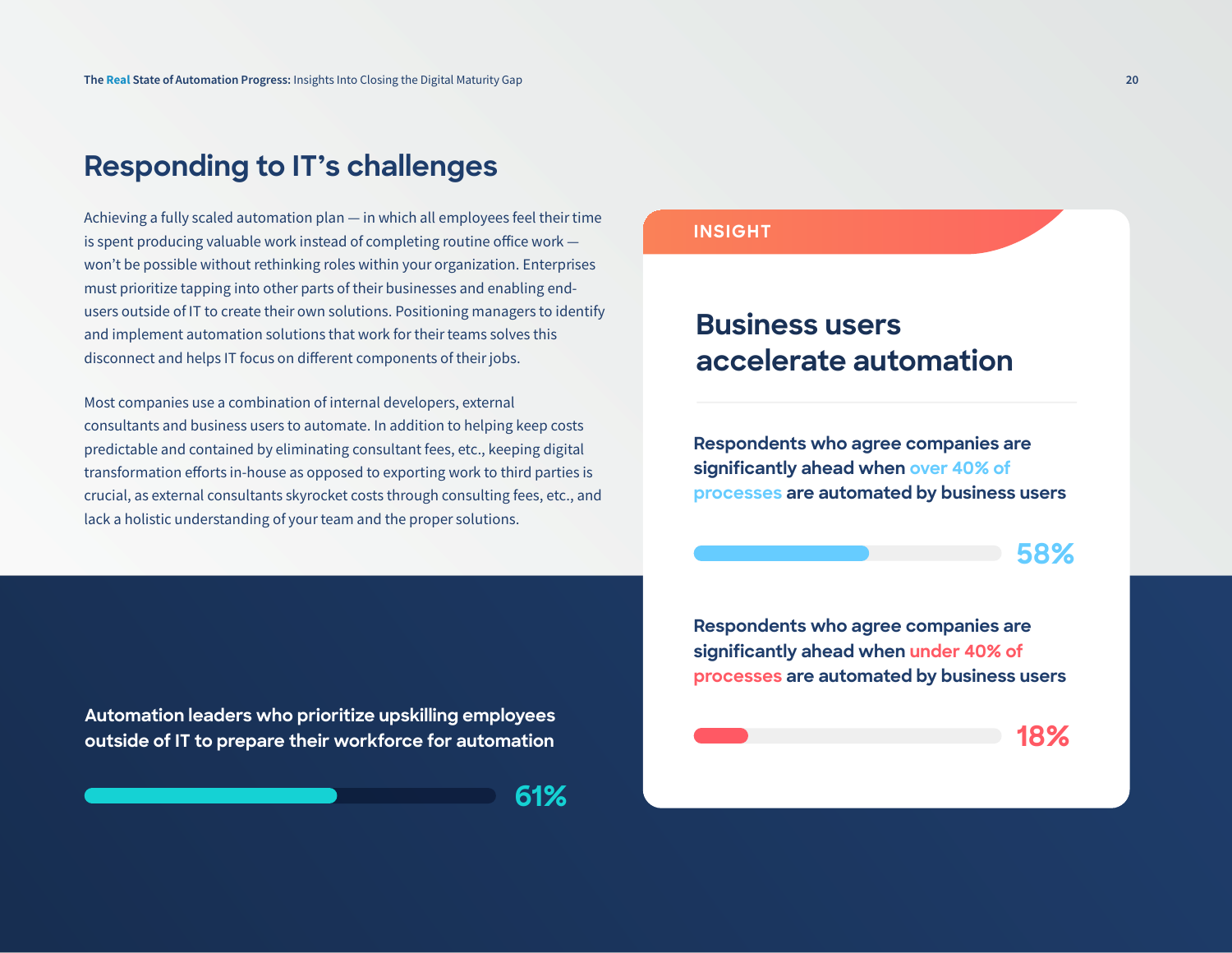Companies that rely primarily on business users to automate processes are much more likely to rate their companies as "significantly ahead of peers" in terms of automation efforts. Allowing more members of the workforce to participate in the process also helps distribute workflows more readily. Younger employees want to help promote digital transformation. But even though they're plugged into conversations about automation at their companies, for Gen Z, there's a gap between interest and influence.

## 66

Enterprises must prioritize tapping into other parts of their businesses and enabling end users outside of IT to create their own solutions.

**Respondents who say they're "extremely plugged in" to conversations about automation**



**Respondents who say they're "extremely influential" in decisions about automation**

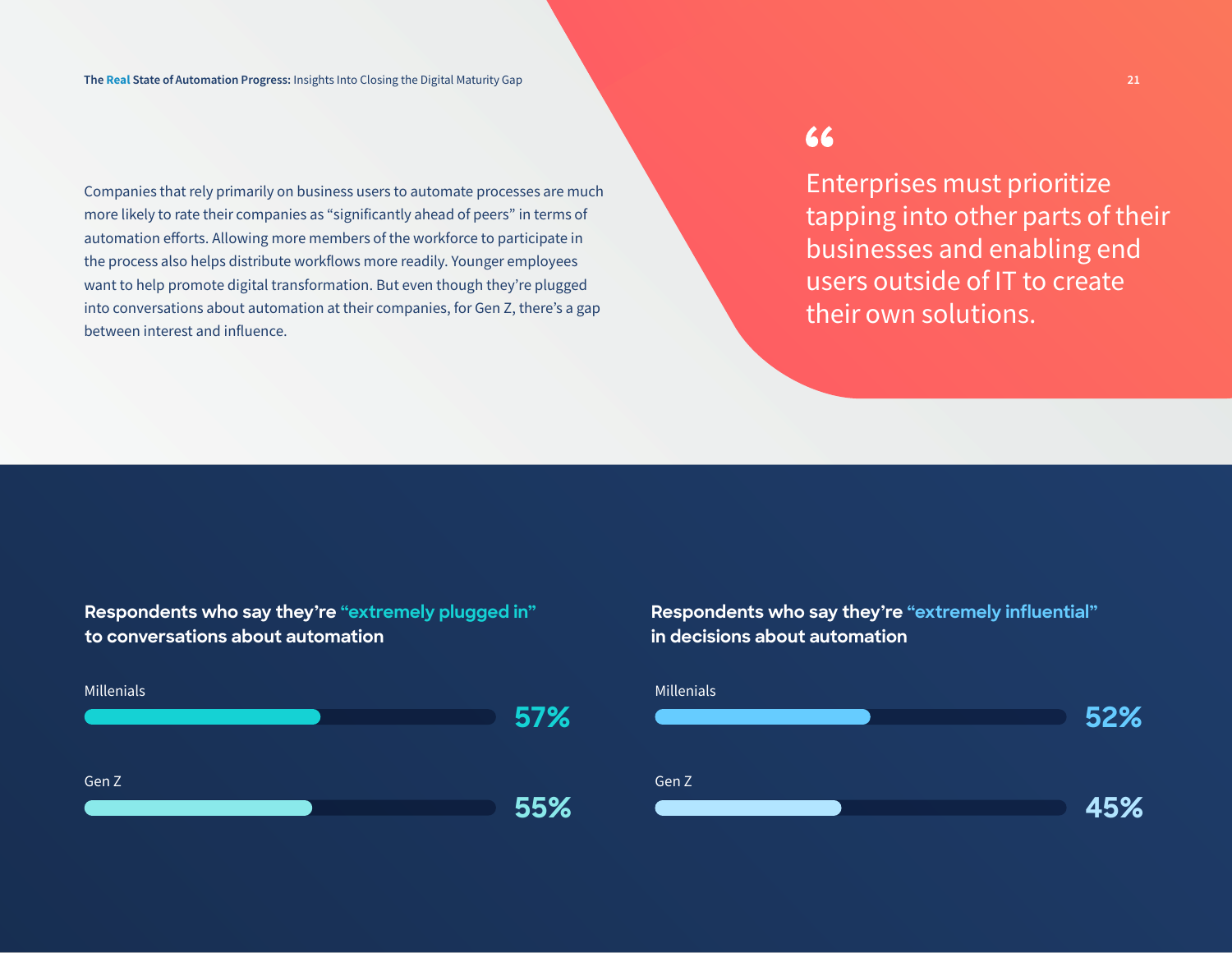## **Rethinking roles**

Integrating automation in a meaningful way requires businesses to reimagine who uses digital technology across an organization — and how they use it.

...the cost savings gained from automating a single process can be used to fund department-wide automation.

#### **The C-suite leader**

Take charge as visionary leaders, encouraging buy-in from employees and creating long-term automation goals. But leave the brass tacks to frontline employees and trust them to take charge of implementation.

#### **The IT director**

By removing themselves from the weeds of every change request, IT directors can become a support system for managers and provide strategic oversight and governance over automation projects, auditing them to ensure they're optimal and secure.

#### **The manager**

Managers in each department need to take automation projects on and build time into their teams' workloads — with guidance from IT. Each department is different, and understands the role of automation and how it can improve their workflow differently.

#### **The frontline employee**

Frontline employees know their own workflows best and with proper education on the benefits of automation, should be the individuals identifying and communicating to managers the tasks that are suitable for automation.

#### **The automation leader**

Deploying automation at scale requires more than deep knowledge of automated processes; it also demands a truly collaborative mindset and an ability to break down cross-departmental silos with a clear and understandable vision — and the right tech to support it.

#### **The non-IT department director**

Directors need their fingers on the pulse of progress within their departments, providing an important bridge between C-suite leaders and frontline employees. They ensure projects are carried out safely and with larger organizational goals in mind.

By involving more individuals in your digital transformation journey and allowing them to test, fail and try solutions on a small scale, you can catalyze a chain reaction for automation. When just one employee automates a single process using a no-code solution, the cost savings gained from automating a single process can be used to fund department-wide automation, which then funds enterprise-wide scaling.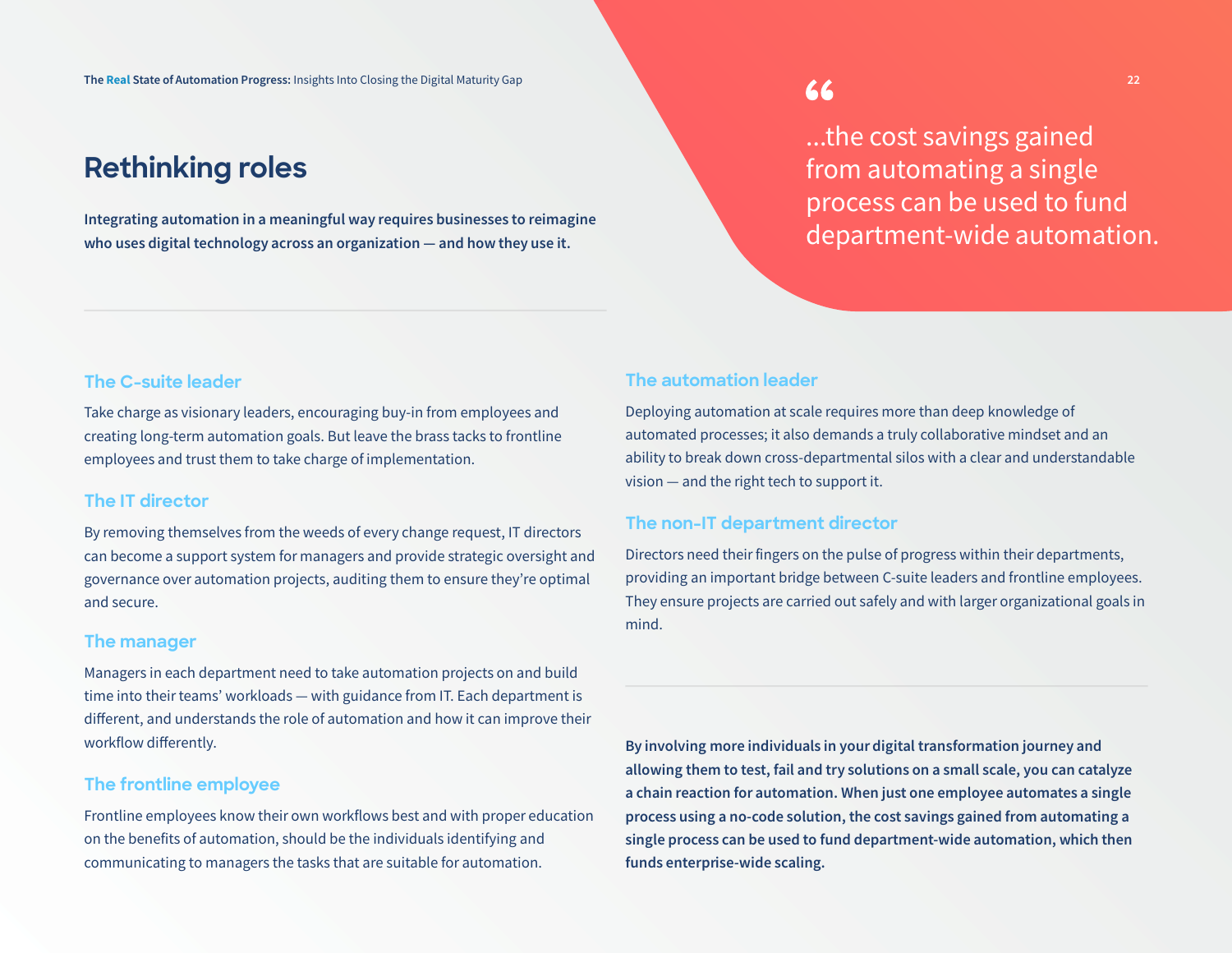<span id="page-22-0"></span>

# **Top Priorities Across Lines of Business**

Employees across enterprises see automation as a way to free up time to focus on higher-value tasks. We asked employees which 3 tasks they'd spend more time on if automation freed up 40% of their time.

## **40%**

**of an employee's workload could automated by digital transformation, according to Catalytic**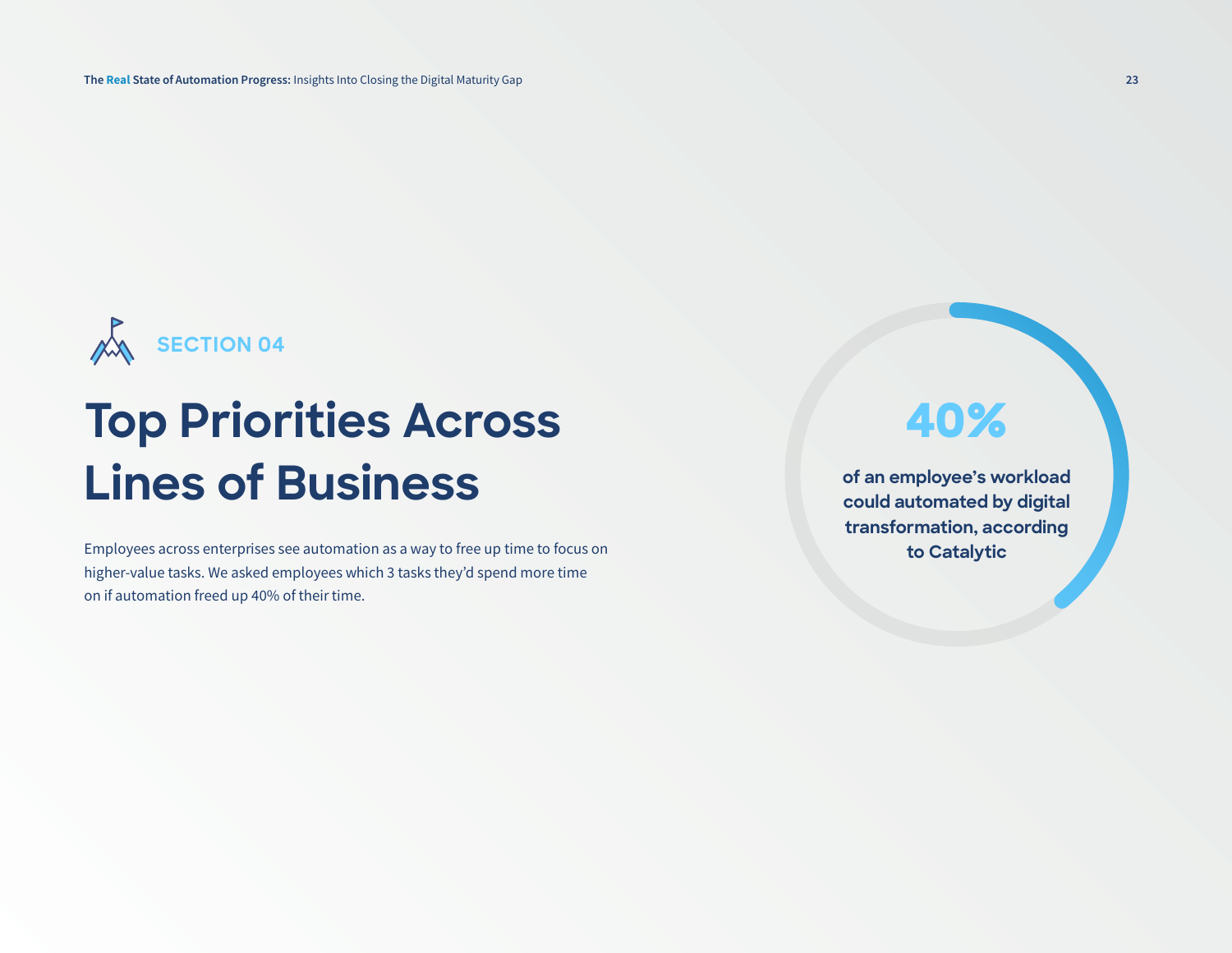## **Where would your employees be spending their time saved from implementing automations?\***



#### **Human Resources**

| <b>Employee training</b>    |     |
|-----------------------------|-----|
|                             | 53% |
| Recruitment                 |     |
|                             | 41% |
| Employer-employee relations |     |
|                             | 35% |
|                             |     |

#### **INSIGHT**

## **Challenges to deployment**

### 66

**Getting the funds to make it happen and making it OK with our clients.**

## 66

**We don't have the appropriate budget to support a change.**

## 66

**There are too many processes to automate quickly and effectively.**

### 66

**Prioritizing against other initiatives that tap into the same resources and budget.**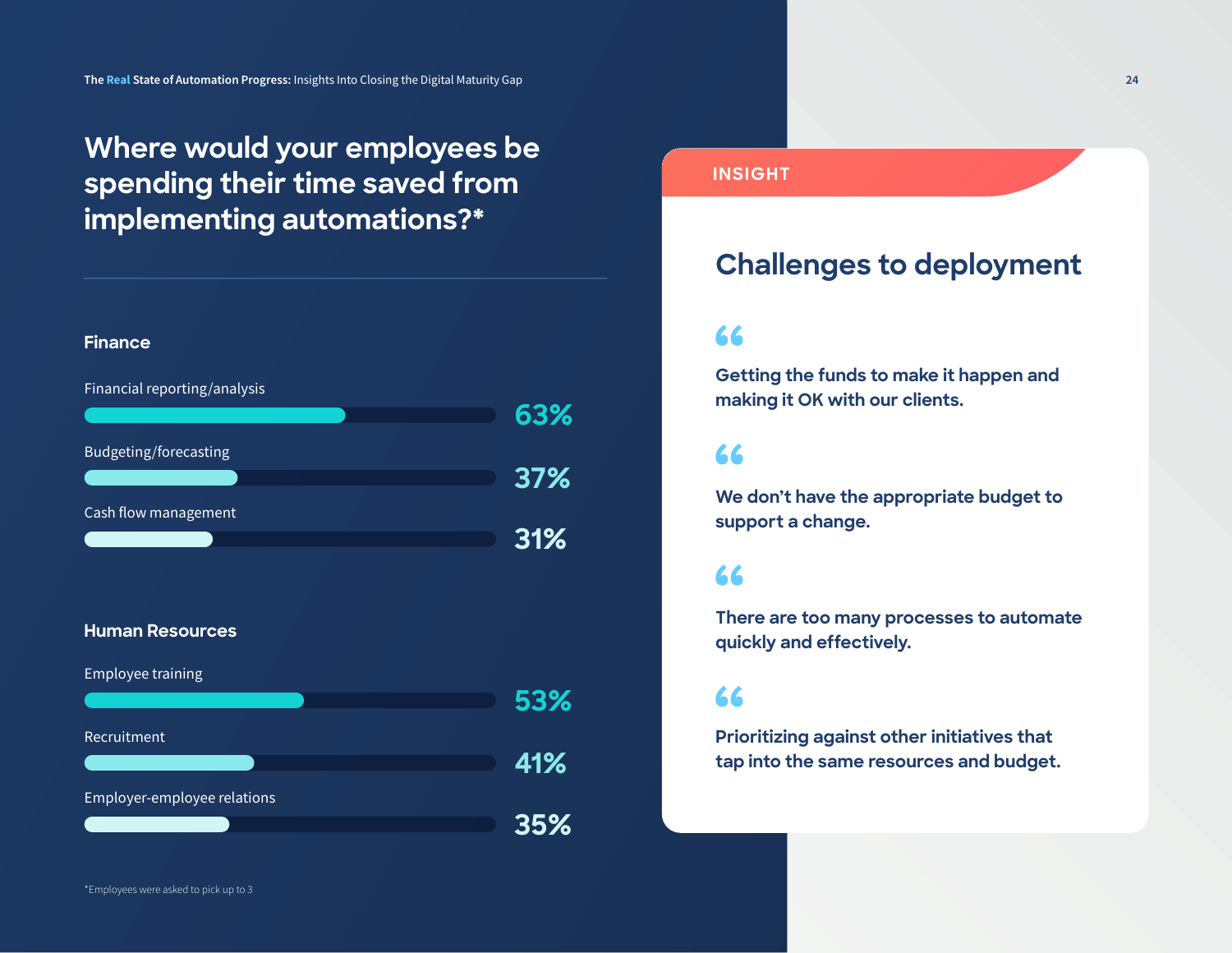### **IT**

| New technology requests                |     |
|----------------------------------------|-----|
|                                        | 49% |
| Technology troubleshooting             |     |
|                                        | 47% |
| New technology testing                 |     |
|                                        | 43% |
|                                        |     |
| <b>Operations</b>                      |     |
| Training employees                     |     |
|                                        | 44% |
|                                        |     |
| Managing and improving employee morale | 39% |
|                                        |     |
| Managing staffing requirements         |     |
|                                        | 36% |
|                                        |     |
| <b>Procurement</b>                     |     |
| Developing procurement strategies      |     |
|                                        | 43% |
| Staff supervision                      |     |
|                                        | 34% |
| Product purchasing                     |     |
|                                        | 29% |
|                                        |     |

#### **INSIGHT**

## **Challenges to deployment**

## 66

**Financials of talent acquisition and integrating old tech with new.**

## 66

**It's hard to find time to complete these types of projects due to conflicting priorities.**

## 66

**Getting past the 'we've always done it that way' mentality.**

## 66

**It's hard to convince current employees that it will be beneficial and not harmful to their job.**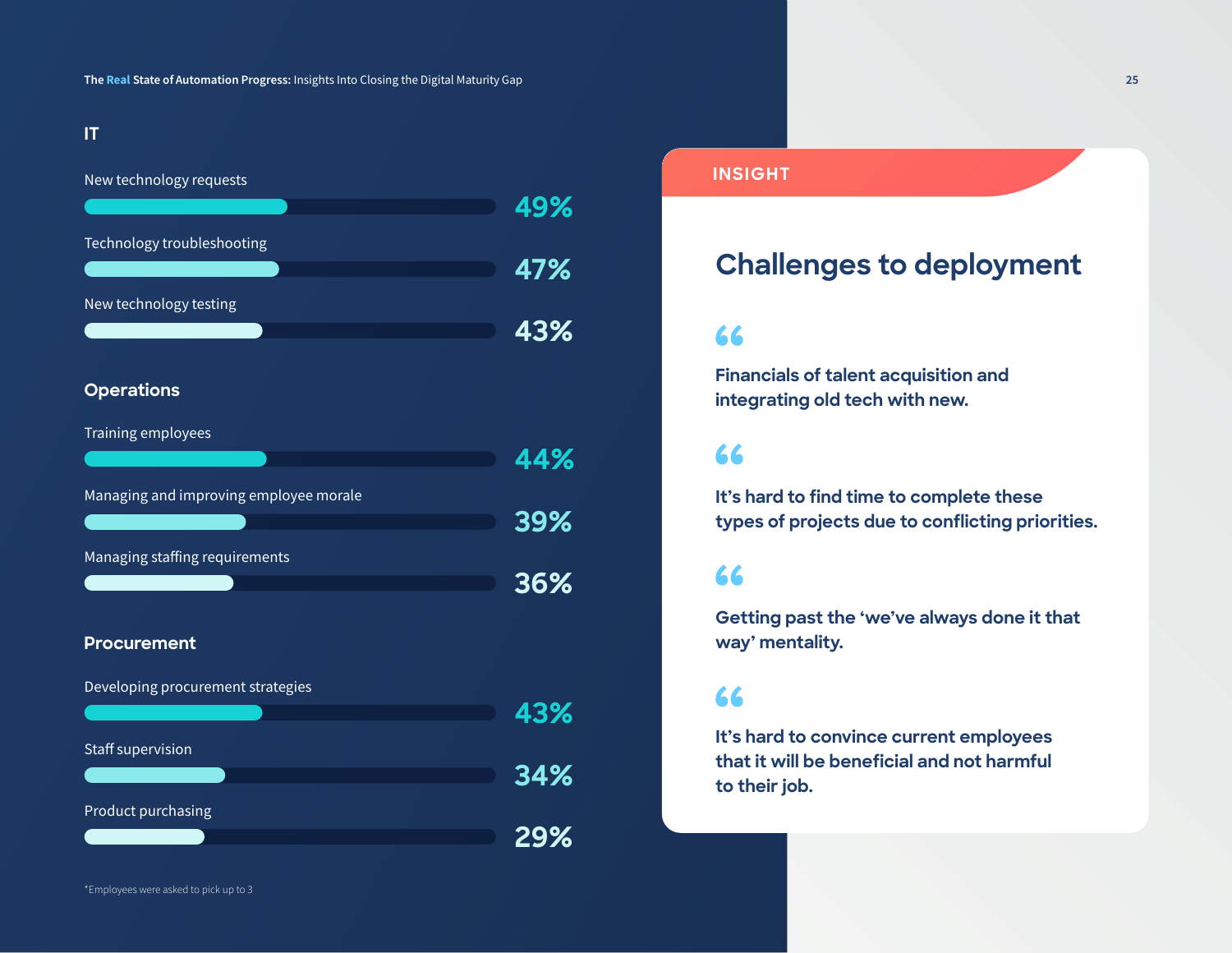#### **Top 5 departments in which transformative solutions have been deployed\***





#### **INSIGHT**

**The top 7 departments that have seen the most impressive outcomes as a result of automation and digital transformation initiatives\***

- **1 Customer service 5 Marketing**
- 
- **2 Operations 6 Accounting/Finance**
	-

- 
- **3 IT 7 HR**
- **4 Procurement**

## **Top processes to automate**

#### **1**

**Entering and updating data in systems**

#### **2**

**Working in spreadsheets and creating reports**

#### **3**

**Tracking progress on projects and following up with people**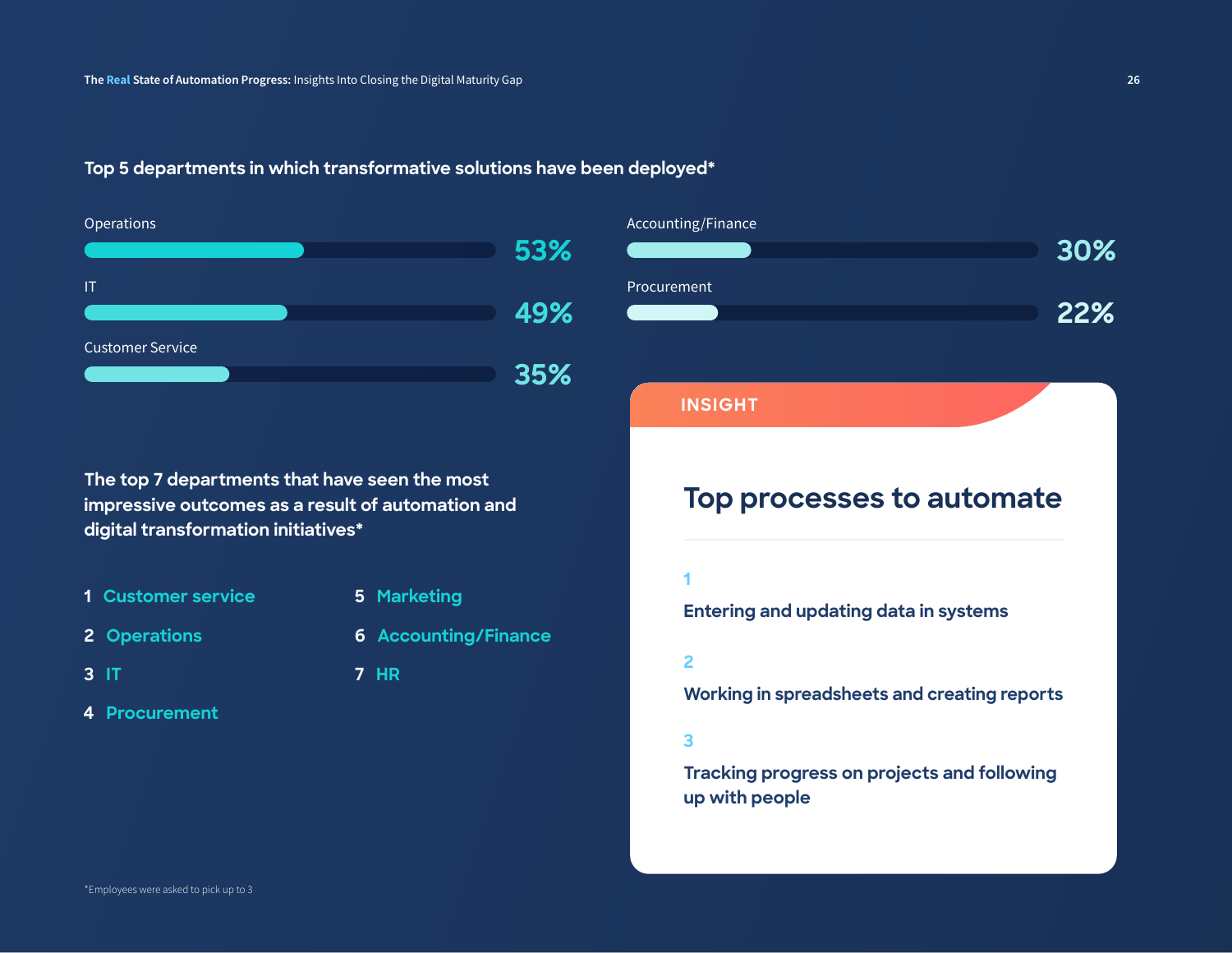<span id="page-26-0"></span>

# **Building an Action Plan**

Reimagining roles when organizations are equipped with tools that can only be used by developers isn't possible. Decentralizing automation requires the right tools. Catalytic enables this process by equipping companies with technology that makes it simple for end users to automate processes. The accessible platform is a low-code solution, which means that employees only need to have an idea of how their workflow could improve to begin making those changes.

There are thousands of processes ripe for automation in any business — IT can't do it on its own anymore. Using low-code development tools allows IT to broaden its reach and amplify largerscale projects targeting a whole organization, while business users perform the heavy lifting within their departments.

## **3.7%**

**of the average company's headcount reside in its IT department. That means building automations outside of IT gives you 27x more people-power to scale**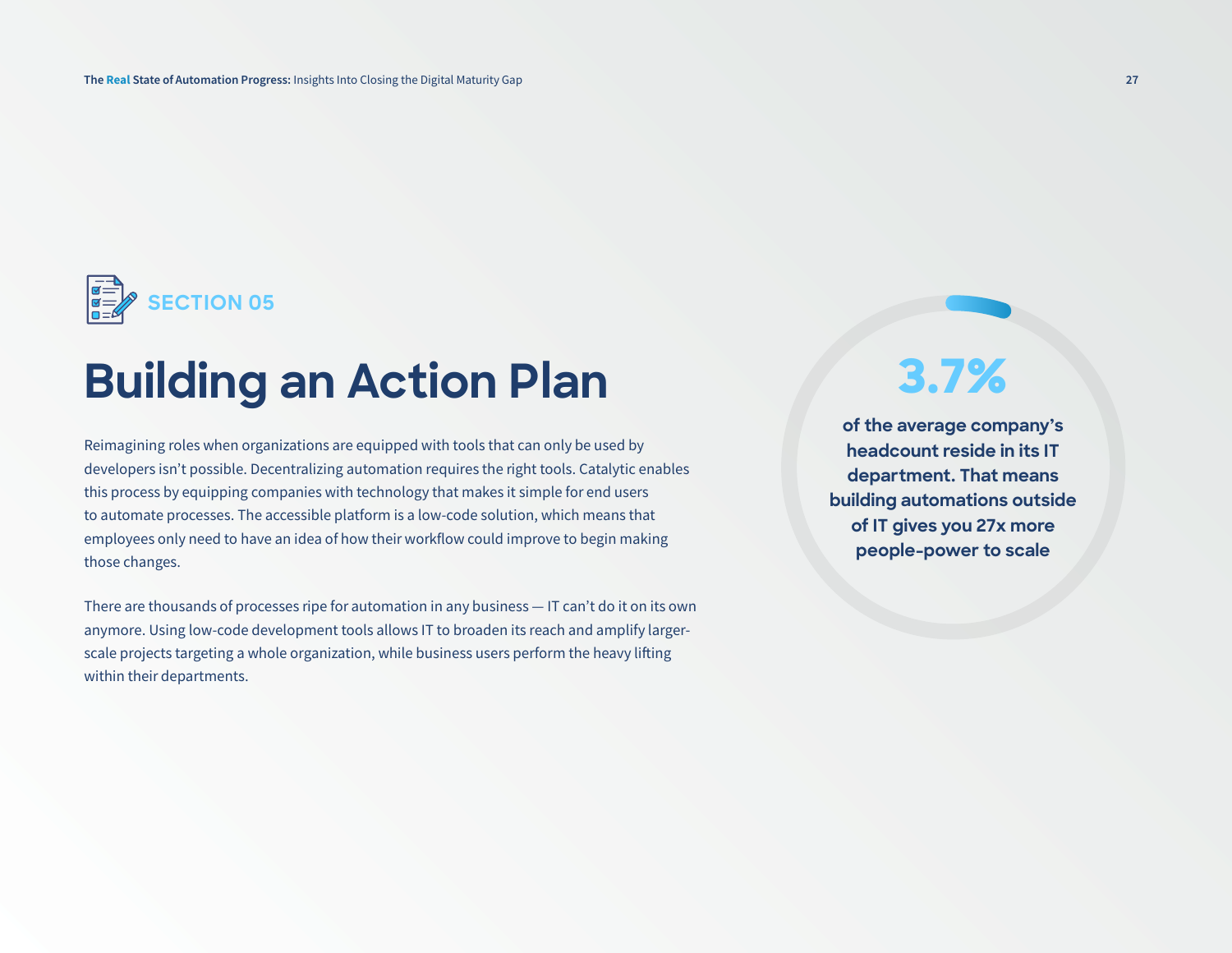## **Automation for all: 3 top-down action items**

Moving the needle on innovation requires the elimination of barriers to businessuser adoption and distancing yourself from centralized control of technology, creating an "and" rather than "or" process between IT and other departments. Catalytic's strategic journey is proven to make real digital transformation impact last.

Moving the needle on innovation requires the elimination of barriers to business-user adoption.

#### **1. Optimize employee efforts and skill sets**

[IT only represents 3.7% of the average company,](https://www.workforce.com/news/ratio-of-it-staff-to-employees) and is most effective at providing oversight and governance for projects. When business users deploy their own projects and shift their roles for the future of work, you have 27x more resources to scale, eliminating bottlenecks and requirement gaps, while upskilling employees.

#### **3. Take a collaborative approach**

The decentralized model delivers greater impact by doing more with the resources you already have. Through workshops and training, Catalytic helps you unite technical governance with community-driven automation building for selfsufficient growth and limitless innovation.

#### **2. Succeed through self-service**

Catalytic wants you to become your own tech experts, providing the resources, guidance and tools for a strategic journey that will set your business up for selfservice — the only way to achieve real transformation. This community-driven change is what most digital transformation initiatives are missing. Why? They've never had tools that were easy enough to enable it, until now — with Catalytic. Companies like Bosch and the Mayo Clinic have each automated over 35,000 hours of work using Catalytic tools.